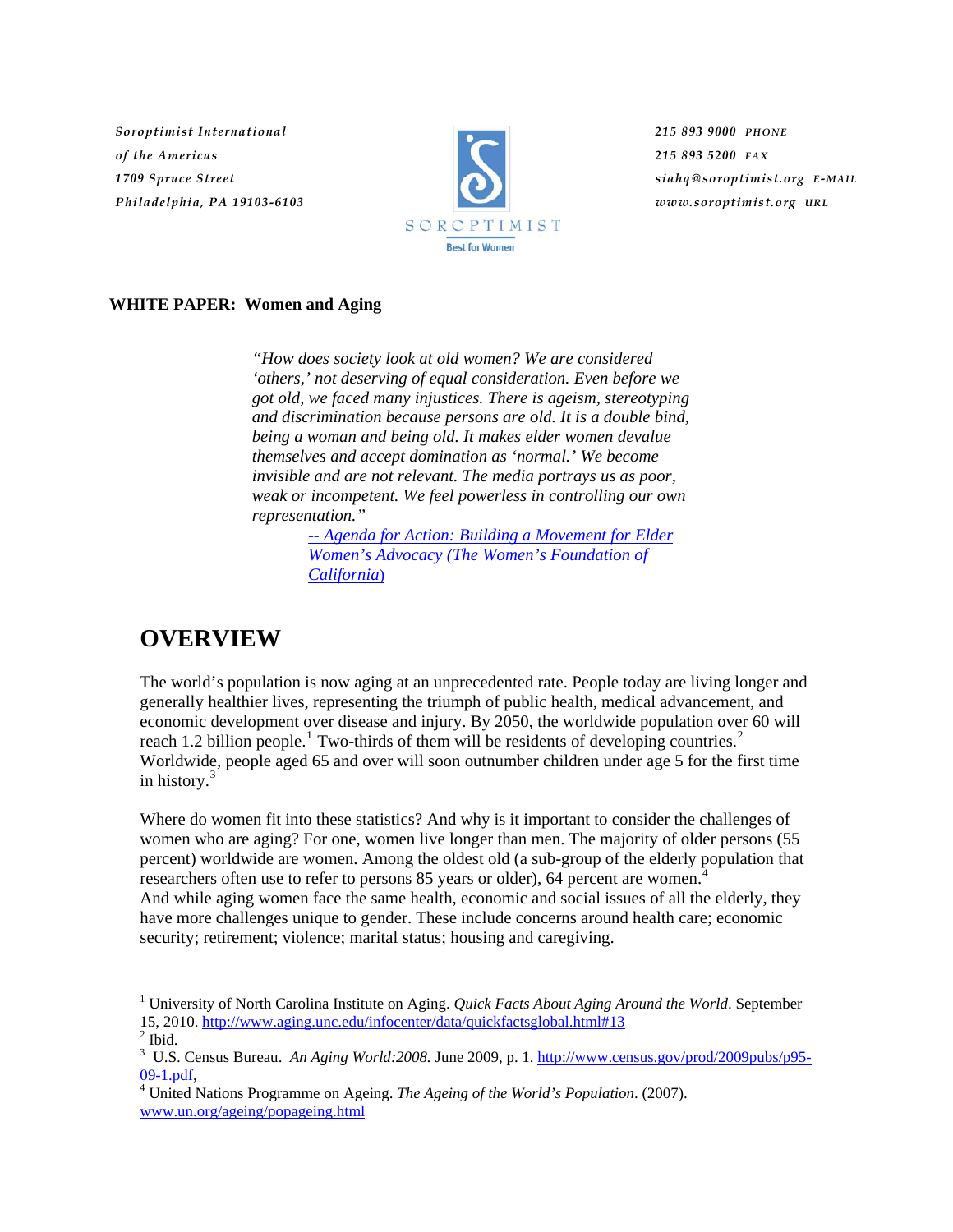Compared with men, elderly women are three times more likely to be widowed or living alone, spend more years and a larger percentage of their lifetime disabled, are nearly twice as likely to reside in a nursing home and are more likely to live in poverty.<sup>[5](#page-1-0)</sup> In addition, in developing countries, social and health factors such as poor education, less access to good nutrition, healthcare and social services, to property and the labor market, generally disadvantage women in comparison with men during their lifetime.<sup>[6](#page-1-1)</sup>

At the root of all these concerns for aging women is a lifetime of gender inequity and discrimination, coupled with an ever-growing ageist attitude, especially in Western cultures. In addition, it is widely recognized that research pertaining to women over 50 years of age is nonexistent in many areas of the world and that, therefore, information on this group is absent in most official documents and policy directives.<sup>[7](#page-1-2)</sup> This lack of research only reinforces the invisibility of this excluded population of older women.

While international landmark agreements, such as the Committee on the Elimination of All Forms of Discrimination Against Women (CEDAW) and the Madrid International Plan of Action on Ageing are positive efforts on behalf of older women, this population still remains invisible in major development processes, such as the Millenium Development Goals.<sup>[8](#page-1-3)</sup> Also missing is a greater awareness of the potential and contributions of older women. In fact, as women grow older, they have much to offer, but are often considered no longer economically or reproductively useful and seen as burdens on their families.<sup>[9](#page-1-4)</sup>

Such narrow definitions of gender roles and how women's personhood benefits societies, economies and families adversely affect women throughout all stages of their lives. Women are entitled to basic human rights, regardless of how they contribute to society or where they are in their life span. And with worldwide populations growing older, it is particularly imperative that proper recognition and basic human rights be given to women as they age.

#### **Aging and Ageism**

*"So much has been said and sung of beautiful young girls, why doesn't somebody wake up to the beauty of old women?" -- Harriet Beecher Stowe, American abolitionist and author*

Most developed world countries have accepted the chronological age of 65 years as a definition for "elderly" or older persons, but like many westernized concepts, this does not adapt well to other countries.<sup>[10](#page-1-5)</sup> While this definition is arbitrary, it is many times associated with the age which

<span id="page-1-0"></span><sup>5</sup> LifeLedger. *Elderly Women: A Diverse and Growing Population.* June 22, 2010. [https://www.elderissues.com/library/index.cfm?fuseaction=article&art\\_id=122&CFID=80510&CFTOKEN](https://www.elderissues.com/library/index.cfm?fuseaction=article&art_id=122&CFID=80510&CFTOKEN=29796888&x=3106300)  $=29796888&x=3106300$ 

<span id="page-1-1"></span><sup>&</sup>lt;sup>6</sup> World Health Organization. "Gender and Ageing." (2011) <http://www.who.int/ageing/gender/en/index.html>

<span id="page-1-2"></span><sup>7</sup> Global Action on Aging. *Speech by Caroline Themm of the Subcommittee on Older Women of the NGO Committee on the Status of Women and Soroptimist International Representative to the United Nations.*  January 13, 2003. <http://www.globalaging.org/elderrights/us/sub.htm>8

<span id="page-1-3"></span>HelpAge International. Ageways. *Focus on Older Women.* Issue 75. July 2010, p. 4. [www.helpage.org/download/4c59803595d54](http://www.helpage.org/download/4c59803595d54) 9 Ibid.

<span id="page-1-4"></span>

<span id="page-1-5"></span><sup>10</sup> World Health Organization. *Definition of an older or elderly person.* (2011). [www.who.int/healthinfo/survey/ageingdefnolder/en/index.html](http://www.who.int/healthinfo/survey/ageingdefnolder/en/index.html)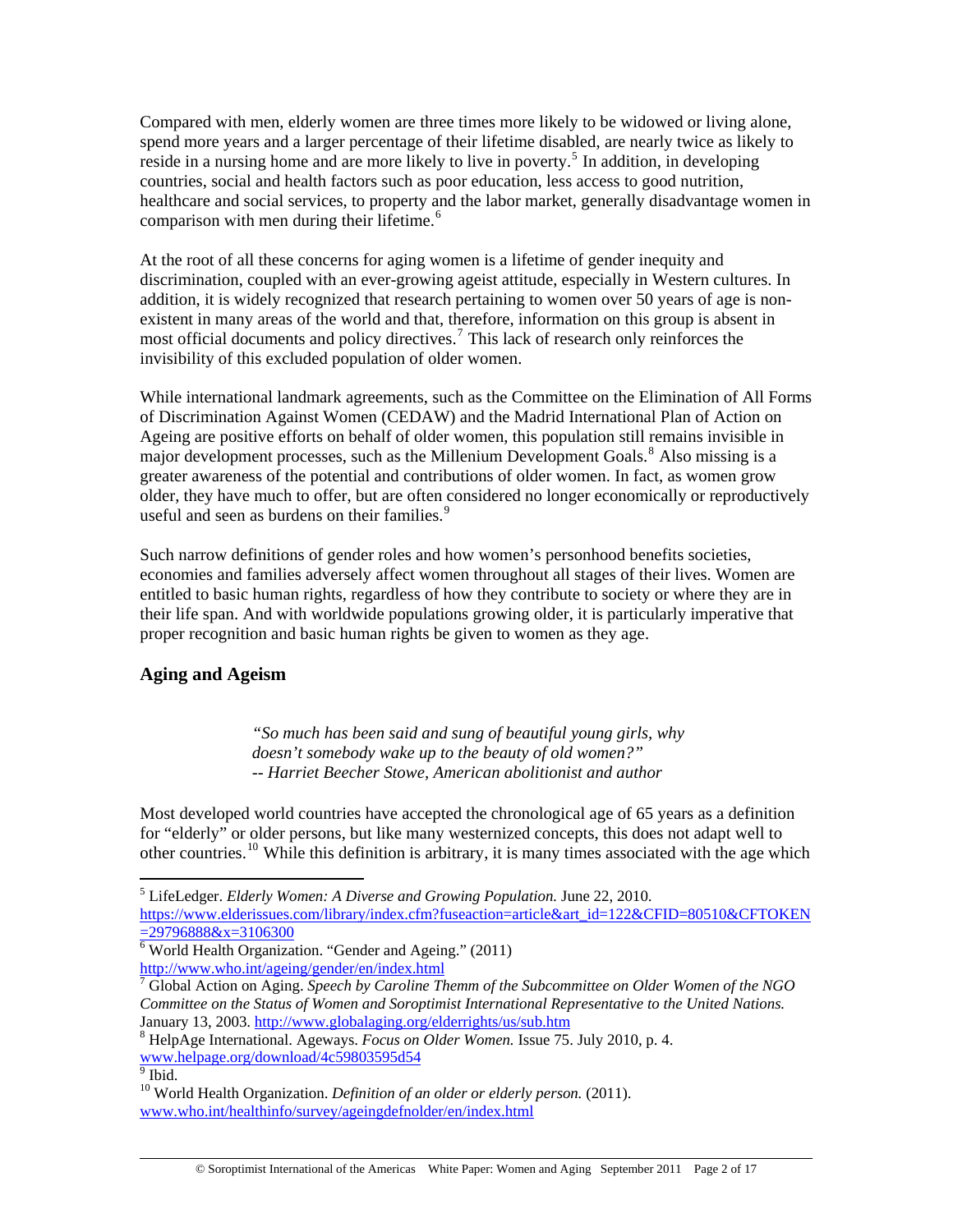one can begin to receive retirement or pension benefits. At the moment, there is no United Nations (U.N.) standard numerical criterion, but the U.N. agreed cutoff is 60-plus years to refer to the older population. $11$ 

As to older women, the reality is that they are not a homogeneous group. They have a great diversity of experience, knowledge, ability and skills.<sup>[12](#page-2-1)</sup> In addition, research points to a difference between "aging" and "getting old." Aging encompasses all the biological changes that occur over a lifetime, such as increase and decrease in height, and onset and cessation of menstruation. Getting old, on the other hand, is a social concept, and feelings about it may only be slightly related to the biological processes of aging.<sup>[13](#page-2-2)</sup>

Ageism (the stereotyping of older people and prejudice against them) and age discrimination (when someone is treated differently because of their age) continue to be tolerated across the world, although they may manifest themselves differently in different societies and cultural contexts.<sup>[14](#page-2-3)</sup> When ageism is combined with sexism, older women face a double layer of discrimination. After a lifetime of being discriminated against because they are female, they then have to cope with also being discriminated against because they are old.<sup>[15](#page-2-4)</sup> This does not mean that older men also don't face age discrimination, however, older women are affected disproportionately.

In a youth-oriented society, both middle-aged and older women struggle with ageism and sexism.<sup>[16](#page-2-5)</sup> Because of the double standard, women are labeled "old" at an earlier age than men are.<sup>[17](#page-2-6)</sup> As one woman said, "I'm a lot more interesting than I was at 25 or 35, but it's a lot harder to get anyone to pay attention."[18](#page-2-7) Part of the double standard concerns women's sexuality. At an older age, society views women as less alluring than men at older ages. Whereas older men are seen as handsome, women are often seen as less attractive.

Such a double standard for aging is, in part, due to a tendency to judge women in line with the idea that youth and sexuality are equated with beauty and reproduction, while aging goes with de-sexuality.<sup>[19](#page-2-8)</sup> Stereotypes exist worldwide about women over 50, which center on their sexuality, productivity and appearance. Globally, women report that society and popular culture believe that

 $11$  Ibid.

<span id="page-2-1"></span><span id="page-2-0"></span><sup>&</sup>lt;sup>12</sup> United Nations. Convention on the Elimination on All Forms of Discrimination against Women.  $47<sup>th</sup>$ Session. G*eneral recommendation No. 27 on older women and protection of their human rights.* October 4-22 2010. p. 2.

<http://www2.ohchr.org/english/bodies/cedaw/docs/CEDAW-C-2010-47-GC1.pdf>

<span id="page-2-2"></span><sup>&</sup>lt;sup>13</sup> Paula B. Doress-Worters and Diana Laskin Siegal, in cooperation with The Boston Women' Health Book Collective. *The New Ourselves, Growing Older*. Touchstone. (1994) p. 4. 14 HelpAge International. Ageways. *Focus on Older Women.* Issue 75, July 2010, p. 4.

<span id="page-2-3"></span>[www.helpage.org/download/4c59803595d54 15](http://www.helpage.org/download/4c59803595d54) Ibid.

<span id="page-2-5"></span><span id="page-2-4"></span><sup>&</sup>lt;sup>16</sup> Paula B. Doress-Worters and Diana Laskin Siegal, in cooperation with The Boston Women' Health Book Collective. *The New Ourselves, Growing Older*. Touchstone. (1994) p. xxii 17 Susan Sontag. "The Double Standard of Aging," *Saturday Review,*Vol. 95, No. 39. September 23, 1972.

<span id="page-2-6"></span>pp. 29-38.

<span id="page-2-7"></span><sup>&</sup>lt;sup>18</sup> Paula B. Doress-Worters and Diana Laskin Siegal, in cooperation with The Boston Women' Health Book Collective. *The New Ourselves, Growing Older*. Touchstone. (1994). p. xxiii

<span id="page-2-8"></span><sup>&</sup>lt;sup>19</sup> United Nations Economic and Social Council. Forty-third Session Commission on the Status of Women. *Gender and ageing: problems, perceptions and policies.* March 1-12, 1999. [www.un.org/womenwatch/daw/csw/aging.htm](http://www.un.org/womenwatch/daw/csw/aging.htm)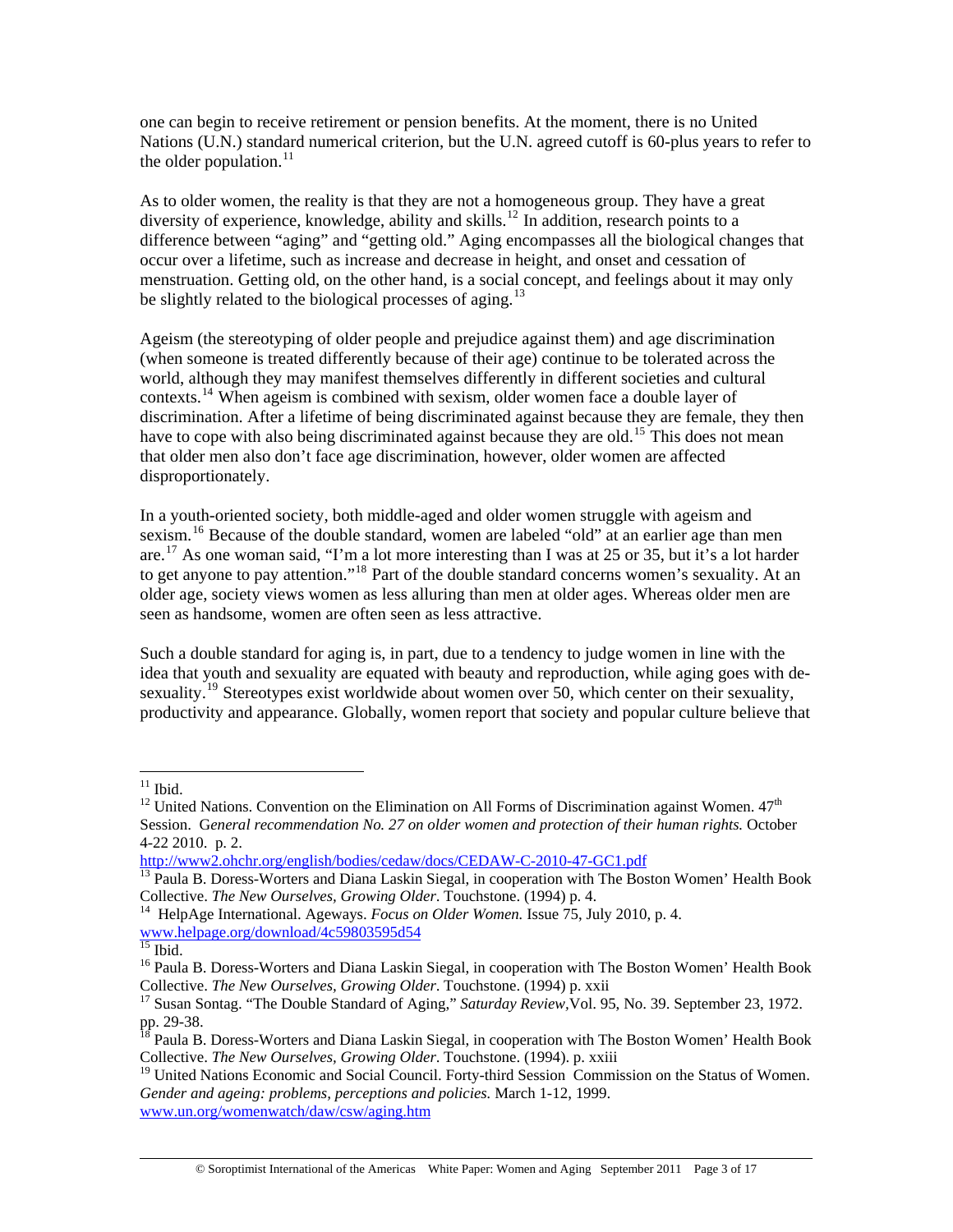women are most attractive and desirable in their 30s, although cultural variations do exist.<sup>[20](#page-3-0)</sup> For countries like France, Italy and Brazil, the ideal age of beauty extends into their 40s, while in the U.S. the ideal age centers more on women in their 20s. Few countries see the age of ideal beauty as 50 or beyond.<sup>[21](#page-3-1)</sup>

In particular, Western cultures have a strong prejudice against older women. While many traditional cultures, from Native American to Japanese, often hold their elders in high regard seeing them as storehouses of wisdom to be transmitted to the next generation, older women fare worse than their male peers because they are considered less important to the community than men.<sup>[22](#page-3-2)</sup> Despite the fact that many older women of indigenous cultures offer unique gifts as healers or wisdom keepers, they are still often relegated to a lower status in their communities.

# **Longevity**

On average, women outlive men by six to eight years.<sup>[23](#page-3-3)</sup> Women in the developing world typically live about 3-5 years longer than men, while in the developed world they live 5-8 years longer.<sup>[24](#page-3-4)</sup> This disparity in longevity has been attributed to both genetic and socioeconomic differences between men and women.<sup>[25](#page-3-5)</sup>

Nowhere is the issue of longevity more salient than in modern Japan, where one of the most dramatic aging-related demographic and social shifts ever recorded have been taking place. Decreasing fertility rates, coupled with increasing life expectancy has resulted in a rapid aging of post-war Japanese society.<sup>[26](#page-3-6)</sup> This appears particularly true for aging women in Japan, who are now living longer than ever before. In fact, Japanese women are now the world's longest-living, with an average life expectancy of more than  $86$  years.<sup>[27](#page-3-7)</sup>

However, women's greater longevity does not indicate a woman's healthy quality of life. In fact, women's longer life spans often mean that they are more vulnerable in a variety of areas. As with most issues affecting women, many are the impact of a lifetime of gender-based discrimination that is exacerbated in old age. One of these critical areas is poverty, with women worldwide experiencing a higher incidence than men for a variety of reasons.

## **Poverty and Economic Security**

<http://www.campaignforrealbeauty.com/DoveBeautyWhitePaper.pdf>  $^{21}$  Ibid.

<span id="page-3-0"></span><sup>&</sup>lt;sup>20</sup> Dove. *Beauty Comes of Age: Findings of the 2006 Dove global study on aging, beauty and well-being.* (September 2006), p. 11.

<span id="page-3-2"></span><span id="page-3-1"></span><sup>22</sup> Sharon Moore Stenhouse. Baltimore Senior Issues Examiner. *Honoring elders and the aged in our society.* November 29, 2009. [http://www.examiner.com/senior-issues-in-baltimore/honoring-elders-and](http://www.examiner.com/senior-issues-in-baltimore/honoring-elders-and-the-aged-our-society)[the-aged-our-society](http://www.examiner.com/senior-issues-in-baltimore/honoring-elders-and-the-aged-our-society)

<span id="page-3-3"></span><sup>23</sup> World Health Organization. *Women's health fact sheet.* (November 2009) <http://www.who.int/mediacentre/factsheets/fs334/en/index.html> 24 Ibid. p. 3.

<span id="page-3-5"></span><span id="page-3-4"></span> $^{25}$  Ibid.

<span id="page-3-6"></span><sup>&</sup>lt;sup>26</sup> Naohiro Ogawa, Population Research Institute, Nihon University. Prepared for the United Nations Expert Group on Family Policy in a Changing World: Promoting Social Protection and Intergenerational Solidarity. *Changing Intergenerational Transfers and Rapid Population Aging in Japan*, April 14-16, 2009, p. 2.<http://www.un.org/esa/socdev/family/docs/egm09/Ogawa.pdf> 27 Ibid, p. 3.

<span id="page-3-7"></span>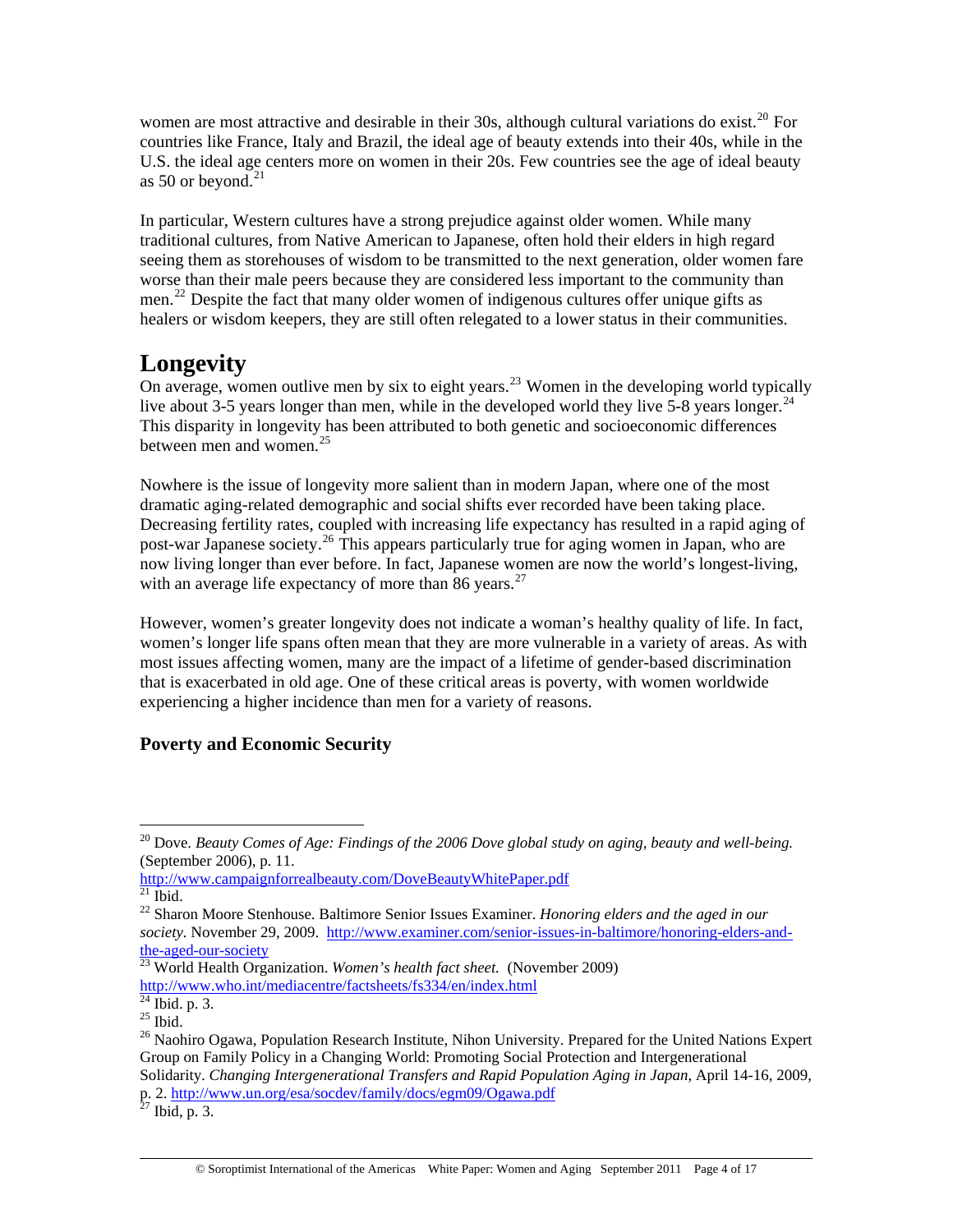*"A statement about my pension came the other day. If I work until I'm 65, I'll get \$125 a month. My boss's came also—he'll get \$900 a month. He has had the resources from his high salary to contribute to that fund over the years, but I have not." [61-year-old woman] -- Ourselves, Growing Older*

Gender, aging and poverty are interrelated.<sup>[28](#page-4-0)</sup> Poverty, however, does not affect elderly men and women equally. Economic discrimination based on gender affects women throughout their lives. As they grow older, age discrimination compounds and deepens the inequality of resources. The reality remains: Poverty for older women often reflects poor economic status earlier in life. Countries that have data on poverty by age and sex (mostly in developed countries) show that older women are more likely to be made poor than older men. But in many developing countries, there are often simply no reliable data on poverty tabulated by sex and age.<sup>[29](#page-4-1)</sup>

Two groups of women are most likely to be poor in the United States – women over the age of 65 who have outlived their husbands and women with dependent children.<sup>[30](#page-4-2)</sup> Worldwide, the higher poverty risk for women than men living in one-person households can be partly explained by the economic status of older women, as they constitute a large segment of the population in this type of living arrangement.<sup>[31](#page-4-3)</sup> I think this stat needs to be verified. It's sourced from 1994. Overall I think using sources that are more than 10 years old is not a good practice—especially if it's a statistic that could be verified. A lifetime of lower earnings due to wage discrimination, absence from the labor market due to childbirth and jobs that are less likely to have employer-sponsored retirement plans takes its toll.<sup>[32](#page-4-4)</sup> In the United States, the statistics are sobering:

- More than 2.3 million women over the age of  $65-11.5$  percent—live at or below the poverty line, while slightly over 1 million—6.6 percent—of senior men live in poverty.
- Nearly one in five—19 percent of single, divorced, or widowed women over the age of 65—are poor and the risk of poverty for older women only increases as they age.
- Among married women, longer female life expectancy makes it likely that they will outlive their spouses and be left without any additional sources of income.<sup>[33](#page-4-5)</sup>

Women are made poor through no fault of their own, by actively participating in the labor market where most are concentrated in low-wage and demanding jobs, or are relegated to part-time employment with few benefits and little security. Nevertheless, during their lifetimes, women

[http://unstats.un.org/unsd/demographic/products/Worldswomen/WW\\_full%20report\\_color.pdf](http://unstats.un.org/unsd/demographic/products/Worldswomen/WW_full%20report_color.pdf)

<span id="page-4-0"></span><sup>&</sup>lt;sup>28</sup> United Nations Economic and Social Council. Forty-third Session Commission on the Status of Women. *Gender and ageing: problems, perceptions and policies.* March 1-12, 1999. [www.un.org/womenwatch/daw/csw/aging.htm](http://www.un.org/womenwatch/daw/csw/aging.htm)

<sup>29</sup> U.S. Department of Health and World Health Organization. *Women, Ageing and Health.* (2008).

<span id="page-4-2"></span><span id="page-4-1"></span>[http://www.allcountries.org/health/women\\_ageing\\_and\\_health.html](http://www.allcountries.org/health/women_ageing_and_health.html) <sup>[30](http://www.allcountries.org/health/women_ageing_and_health.html)</sup>Linda A. Mooney, David Knox and Caroline Schacht, *Understanding Social Problems*, Thompson/Wadsworth (5<sup>th</sup> edition), 2007. p. 384.

<span id="page-4-3"></span><sup>&</sup>lt;sup>31</sup> United Nations. Department of Economic and Social Affairs. "The World's Women 2010: Trends and Statistics (2010), p. 165.

<span id="page-4-4"></span><sup>&</sup>lt;sup>32</sup> Alexandra Cawthorne. Center for American Progress. *Elderly Poverty: The Challenge Before Us.* July 30, 2008. [http://www.americanprogress.org/issues/2008/07/elderly\\_poverty.html](http://www.americanprogress.org/issues/2008/07/elderly_poverty.html) 33 Ibid.

<span id="page-4-5"></span>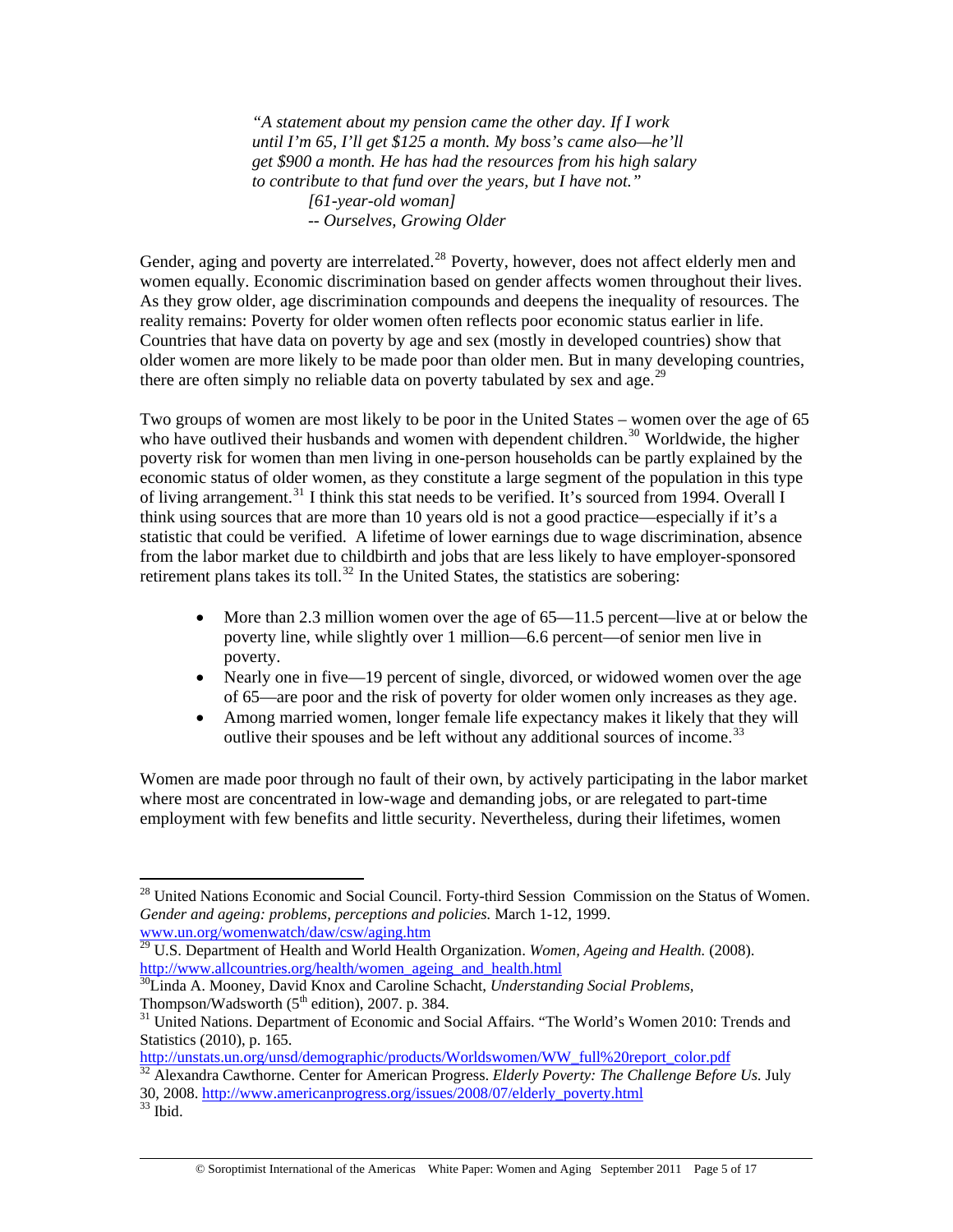spend more time on combined unpaid and paid work then men do. In their life cycle, women earn less and experience inequality at work, in the family and in society.  $34$ 

In addition, caregiving is an important issue shaping women's employment and poverty level as they grow older. Women are more likely to exhaust their sick and vacation time, decrease their work hours, take leaves of absence, go from full-time to part-time work, resign, or have no choice but to retire early because of caregiving responsibilities for their families. As a result of these work patterns, married women's Social Security benefits continue to depend on their husband's earnings.<sup>[35](#page-5-1)</sup> Consequently, non-married women are poorer from an early age, while married women who share in their husband's benefits fare somewhat better.<sup>[36](#page-5-2)</sup>

Furthermore, in developing nations, economic inequalities combined with political and legal structures play an important part in denying women adequate financial resources in their older years. In the developing world, for example, pension systems generally cover only a small number of women. And in some countries, such as India, inheritance laws and practices discriminate against women, further exacerbating poverty in old age. For example, under certain legal systems, daughters inherit half as much as their brothers, and mothers inherit less than their  $children.<sup>37</sup>$  $children.<sup>37</sup>$  $children.<sup>37</sup>$ 

#### **Health and Health Care**

*"I've had to give up many favorite activities—walks on the beach, sewing, reading. Now my eyesight is so bad that I decided to give up driving and use the senior van service. I found the inner resources to enjoy life in spite of each loss so I'll cope with this one also." [89-year-old woman who prefers to live alone] -- Ourselves, Growing Older* 

Women's longer lives do not necessarily mean healthier lives. Many of the health problems faced by women in older age are the result of risk factors that arise in their adolescence and adulthood, such as smoking, sedentary lifestyles and unhealthy diets. In developing nations, however, poverty can be linked to inadequate access to food and nutrition and the health of older women often reflects the cumulative impact of poor diets. For example, years of child bearing and sacrificing her own nutrition can leave an older woman with chronic anemia.<sup>[38](#page-5-4)</sup>

In addition, other determinants in developing countries impact women's health as they age, including: lack of safe drinking water; a gender-based division of domestic chores (including the

<span id="page-5-0"></span><sup>&</sup>lt;sup>34</sup> United Nations Economic and Social Council. Forty-third Session Commission on the Status of Women. *Gender and ageing: problems, perceptions and policies.* March 1-12, 1999. <http://www.un.org/womenwatch/daw/csw/aging.htm>

<span id="page-5-1"></span><sup>35</sup> Alicia Munnell, Ph.D. New York Citizens' Committee on Aging. *The Economic Challenges Facing Women as They Age.* November 13, 2002.

[http://www.nyccoa.org/events/forums\\_conferences/women\\_and\\_aging\\_issues\\_for\\_/the\\_economic\\_challeng](http://www.nyccoa.org/events/forums_conferences/women_and_aging_issues_for_/the_economic_challenges_fac.html) [es\\_fac.html](http://www.nyccoa.org/events/forums_conferences/women_and_aging_issues_for_/the_economic_challenges_fac.html)

<sup>36</sup> Ibid.

<span id="page-5-3"></span><span id="page-5-2"></span><sup>37</sup> Ibid.

<span id="page-5-4"></span><sup>38</sup> U.S. Department of Health and World Health Organization. *Women, Ageing and Health.* (2008). [http://www.allcountries.org/health/women\\_ageing\\_and\\_health.html](http://www.allcountries.org/health/women_ageing_and_health.html)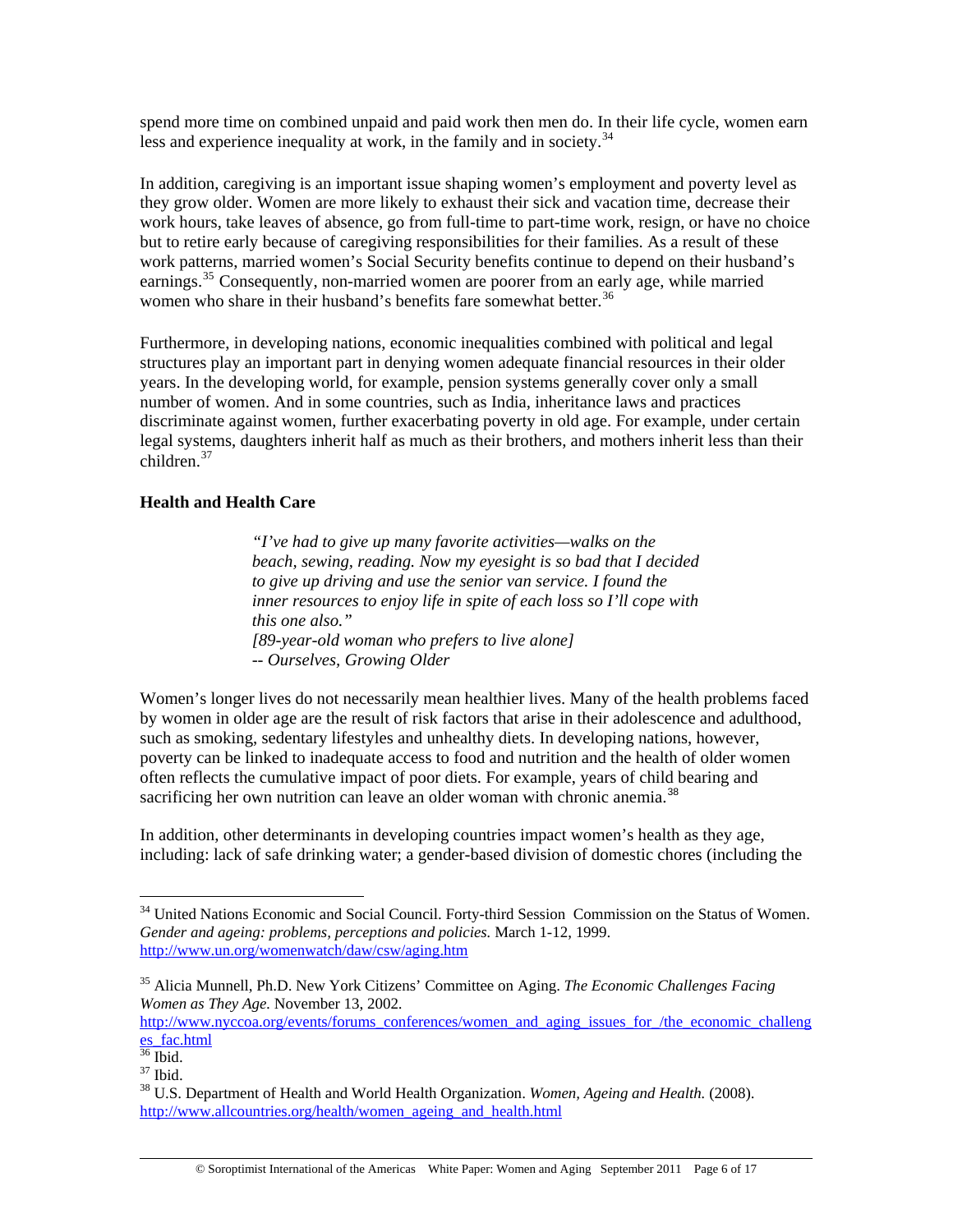carrying of water); environmental hazards, such as contact with polluted water; agricultural pesticides; and indoor air pollution (smoke from open fires or stoves).<sup>[39](#page-6-0)</sup>

Other debilitating health problems faced by older women are poor vision (including cataracts), hearing loss, arthritis, depression and dementia.<sup>[40](#page-6-1)</sup> For women over 60 years of age in low-, middle- and high-income countries, cardiovascular disease and stroke are major killers and cause chronic health problems.[41](#page-6-2) Globally, cardiovascular disease (mainly heart attacks/ischaemic heart disease and stroke), often thought to be a "male" problem, is the main killer of older women. Women often show different symptoms from men, which contributes to under-diagnosis of heart disease in women.<sup>[42](#page-6-3)</sup> Women also tend to develop heart disease later in life than men. Tobacco is implicated in nearly 10 percent of cardiovascular disease in women.<sup>[43](#page-6-4)</sup>

Another significant cause of death and disability is chronic obstructive pulmonary disease, which has been linked to more women smoking, their exposure to secondhand smoke and indoor air pollution, largely as a result of their household roles.<sup>[44](#page-6-5)</sup> For many women, ageing is also accompanied by loss of vision. Every year, more than 2.5 million older women worldwide go blind.<sup>[45](#page-6-6)</sup> Much of this burden of disability could be mitigated if they had access to necessary health care, which is often unavailable or too costly, especially in developing nations.

Financial challenges and poverty also impact older women in their access to healthcare. Older women in the United States are more likely than older men to depend on both Medicare and Medicaid. More than half (56 percent) of all Medicare beneficiaries are women; among the oldest old (ages 85 and older), 70 percent are women. Beneficiaries with low incomes and limited resources who qualify for Medicare and Medicaid are often referred to as "dual eligibles" and women make up 70 percent of this group. $46$ 

In addition, controversial topics in the health care of older women include categorizing aging and menopause as "medical" or "disease" issues, when in fact, they are normal processes of a woman's life. $47$ 

#### **Emotional/mental health**

*"I got used to always mixing with local people and having contact with local institutions. But once I got older and started* 

<span id="page-6-0"></span><sup>39</sup> Ibid.

<sup>40</sup> World Health Organization. *Women's Health.* Fact Sheet. (November 2009).

<span id="page-6-2"></span><span id="page-6-1"></span><http://www.who.int/mediacentre/factsheets/fs334/en/index.html> 41 World Health Organization. Executive Summary. *Women and Health. Today's Evidence, Tomorrow's Agenda .*(2009), p. 1.

[http://whqlibdoc.who.int/hq/2009/WHO\\_IER\\_MHI\\_STM.09.1\\_eng.pdf](http://whqlibdoc.who.int/hq/2009/WHO_IER_MHI_STM.09.1_eng.pdf)

<span id="page-6-3"></span><sup>&</sup>lt;sup>42</sup> World Health Organization. *Women's Health*. Fact Sheet. (November 2009).

<http://www.who.int/mediacentre/factsheets/fs334/en/index.html> 43 Ibid.

<span id="page-6-5"></span><span id="page-6-4"></span><sup>44</sup> World Health Organization. Executive Summary. *Women and Health: Today's Evidence Tomorrow's Agenda.* (2009), p. 3. [http://whqlibdoc.who.int/hq/2009/WHO\\_IER\\_MHI\\_STM.09.1\\_eng.pdf](http://whqlibdoc.who.int/hq/2009/WHO_IER_MHI_STM.09.1_eng.pdf) <sup>45</sup> Ibid.

<span id="page-6-7"></span><span id="page-6-6"></span><sup>46</sup> The Henry J. Kaiser Family Foundation. *Women's Health Policy Facts.* (June 2009). pp 1-2. <http://www.kff.org/womenshealth/upload/7913.pdf>

<span id="page-6-8"></span><sup>47</sup> Beth H. Tracton-Bishop, Ph.D. Sociologists for Women in Society. *Women and Aging Fact Sheet.* p 3. [http://www.socwomen.org/web/images/stories/resources/fact\\_sheets/fact\\_win2006-aging.pdf](http://www.socwomen.org/web/images/stories/resources/fact_sheets/fact_win2006-aging.pdf)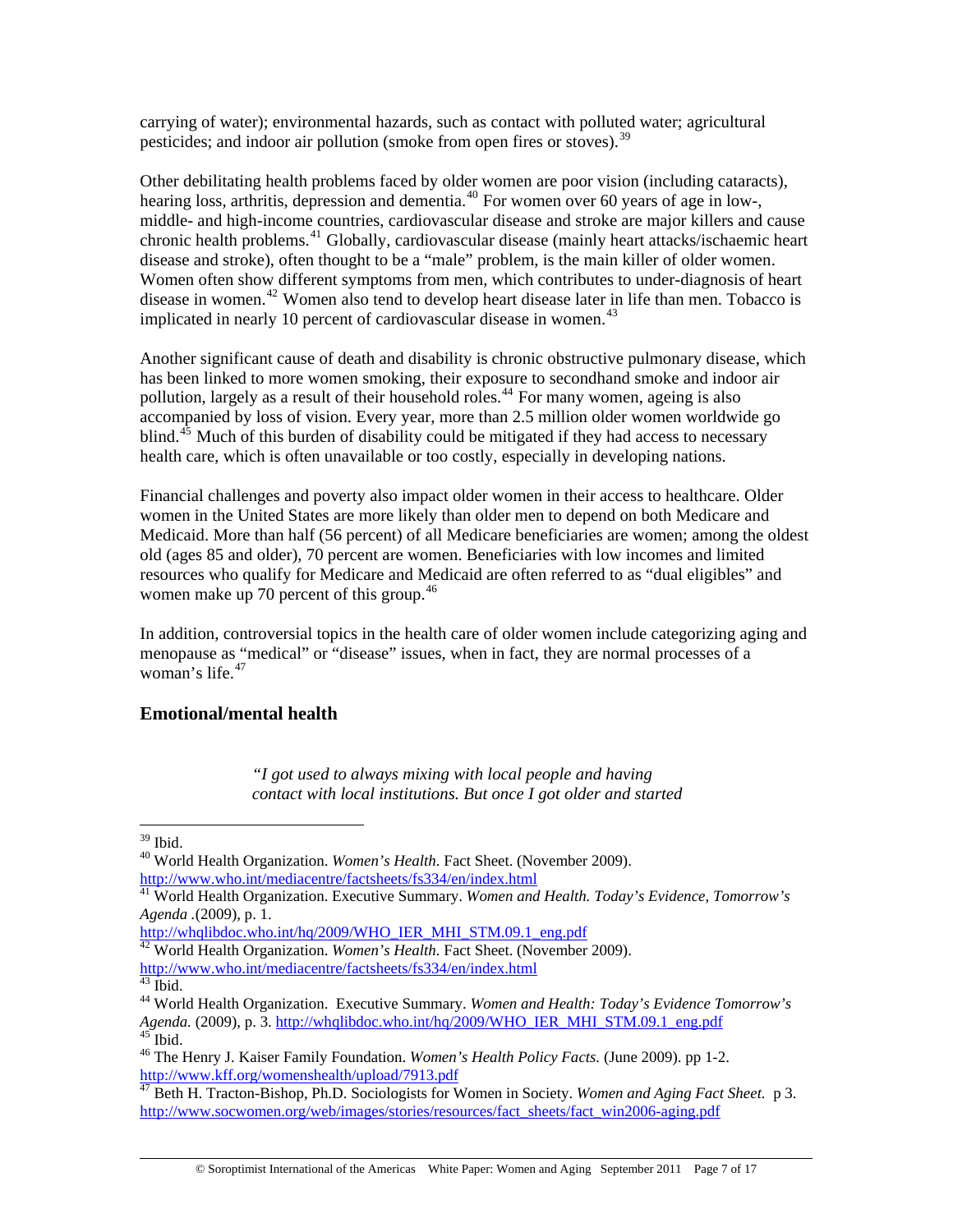*not feeling so well I had to withdraw from my activities. Now I've been left feeling very alone and uncomfortable. It really hit me hard and I got very depressed. I saw myself getting worse because I wasn't participating anymore, so I decided to form my own group, of older women like me." [Older woman, Lima, Peru]*  [http://www.humanitarianreform.org/humanitarianreform/Portals/1/clust](http://www.humanitarianreform.org/humanitarianreform/Portals/1/cluster%20approach%20page/clusters%20pages/Gender/Gender%20Toolkit%202/1-%20Gender&Ageing%20Briefs.pdf) [er%20approach%20page/clusters%20pages/Gender/Gender%20Toolkit](http://www.humanitarianreform.org/humanitarianreform/Portals/1/cluster%20approach%20page/clusters%20pages/Gender/Gender%20Toolkit%202/1-%20Gender&Ageing%20Briefs.pdf) [%202/1-%20Gender&Ageing%20Briefs.pdf](http://www.humanitarianreform.org/humanitarianreform/Portals/1/cluster%20approach%20page/clusters%20pages/Gender/Gender%20Toolkit%202/1-%20Gender&Ageing%20Briefs.pdf)

Leading mental health problems of the elderly are depression, organic brain syndromes and dementia and a majority of women suffer from these conditions.[48](#page-7-0) In fact, elderly women are more likely to suffer from depression and remain depressed for longer periods of time than men, according to a 2008 Yale study.<sup>[49](#page-7-1)</sup> The study found that up to 20 percent of the elderly suffer from significant symptoms of depression – such as loss of appetite, sadness or sleep problems – that require treatment. Older women, however, suffer disproportionately more from depression, are more likely to become depressed and less likely to recover from depression.<sup>[50](#page-7-2)</sup> Results from that study were unclear as to why symptoms of depression affect older women more than men.<sup>[51](#page-7-3)</sup> Some research, however, points to women experiencing depression and stress as linked to their lifelong experiences of inequality and discrimination.<sup>[52](#page-7-4)</sup> Across different countries and different settings, depression, anxiety, psychological distress, sexual violence and domestic violence affect women to a greater extent than men over the course of their lifetimes. Pressures created by these situations, in association with poverty, hunger, malnutrition [an](#page-7-5)d overwork, combine to account for older women's poor mental health.<sup>[53](#page-7-5)</sup>

#### **Abuse and violence**

 $\overline{a}$ 

<span id="page-7-4"></span>[http://www.qec-](http://www.qec-eran.org/qec/publications/Gender%20and%20Health%20in%20the%20urban%20context/gender%20and%20health%20web.doc)

<span id="page-7-0"></span><sup>48</sup> World Health Organization. *Gender and Women's Health.* (2011). [http://www.who.int/mental\\_health/prevention/genderwomen/en/](http://www.who.int/mental_health/prevention/genderwomen/en/)

<span id="page-7-1"></span><sup>49</sup> Women's United Nations Report Network. *The Necessity of a Human Rights Approach and Effective United Nations Mechanism for the Human Rights of the Older Person.* January 25-29, 2010. [http://www.wunrn.com/news/2010/02\\_10/02\\_15\\_10/021510\\_ageing.htm](http://www.wunrn.com/news/2010/02_10/02_15_10/021510_ageing.htm)

 $50$  Ibid.

<span id="page-7-3"></span><span id="page-7-2"></span><sup>&</sup>lt;sup>51</sup> Yale School of Public Health. *Older Women More Susceptible to Depression Than Older Men*. (February 2008).<br>http://publichealth.yale.edu/news/news/2008/february/depression.aspx

<sup>&</sup>lt;sup>52</sup> Qec-Eran Report. *Gender and Health in the Urban Context*. p. 3.

[eran.org/qec/publications/Gender%20and%20Health%20in%20the%20urban%20context/gender%20and%](http://www.qec-eran.org/qec/publications/Gender%20and%20Health%20in%20the%20urban%20context/gender%20and%20health%20web.doc) [20health%20web.doc](http://www.qec-eran.org/qec/publications/Gender%20and%20Health%20in%20the%20urban%20context/gender%20and%20health%20web.doc)

<span id="page-7-5"></span><sup>53</sup> World Health Organization. *Gender and Women's Health.* (2011). [http://www.who.int/mental\\_health/prevention/genderwomen/en/](http://www.who.int/mental_health/prevention/genderwomen/en/)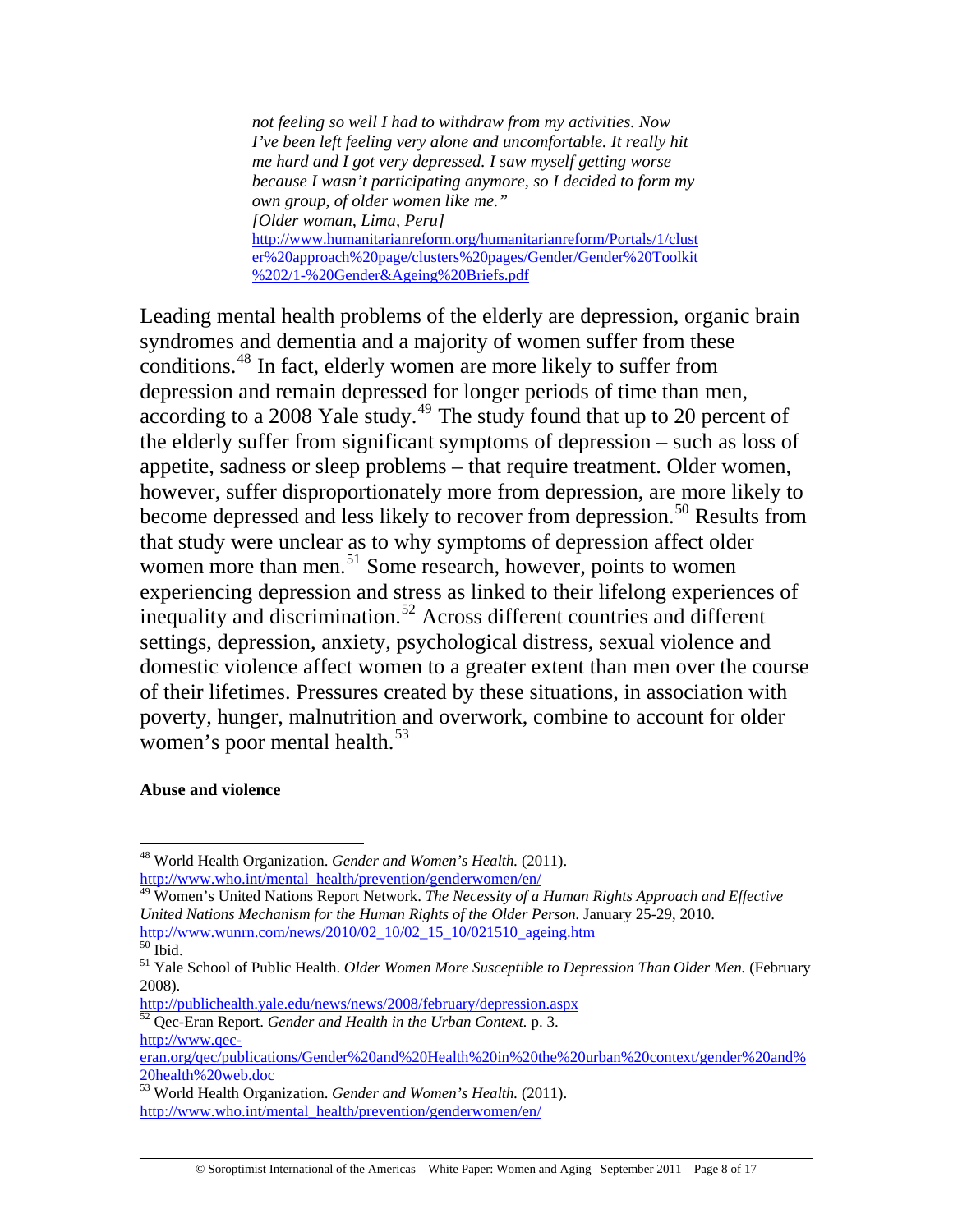*Agnes, 85 years old, lost her husband last year. Because of her own problems with arthritis and congestive heart failure, Agnes moved in with her 55-year-old daughter, Emily. The situation is difficult for all of them. Sometimes Emily feels as if she's at the end of her rope, caring for her mother, worrying about her college-age son and about her husband, who is about to be forced into early retirement. Emily has caught herself calling her mother names and accusing her mother of ruining her life. Recently, she lost her temper and slapped her mother. In addition to feeling frightened and isolated, Agnes feels trapped and worthless. -- American Psychological Association* 

*<http://www.apa.org/pi/aging/resources/guides/elder-abuse.aspx>*

The combination of ageism and sexism can result in violence and abuse for older women. Negative stereotyping and negative cultural practices often lead to physical, sexual, psychological, verbal and economic abuse. Many older women experience violence in their homes or in institutional settings, such as nursing care homes. Symptoms of abuse and neglect range from bruises, burns, other wounds, bedsores, malnutrition and infections, to social withdrawal, weight loss and dehydration. $54$ 

Research that does exist shows that the perpetrators of violence against older women are more often family members or other close acquaintances.<sup>[55](#page-8-1)</sup> According to data collected in the Latin American region, it is older women who are the most frequent victims of sexual abuse by family members under the influence of alcohol or drugs.<sup>[56](#page-8-2)</sup> A study in Kenya showed that 60 percent of older women were being abused by their daughters-in-law who were preventing them from getting regular food, warm clothes, medical attention and adequate shelter.<sup>[57](#page-8-3)</sup>

These acts of violence and abuse against older women usually remain taboo and are therefore underreported out of shame and denial. Dependence on abusers for care or housing, embarrassment because the abuse was committed by a family member, friend or caregiver, and/or threats of institutionalization, may prevent women from seeking help or calling the police.<sup>[58](#page-8-4)</sup> Denial and ignorance, especially in developing countries where cultural systems and extended family are meant to protect and care for older women, are often their greatest enemies.<sup>[59](#page-8-5)</sup>

As to domestic violence, today's older woman may have been in an abusive situation for many years and faced a number of difficulties not necessarily experienced by a younger woman. She may have grown up in an era, or with a set of beliefs, in which divorce was frowned upon. In

<span id="page-8-1"></span>[http://www.humanitarianreform.org/humanitarianreform/Portals/1/cluster%20approach%20page/clusters%](http://www.humanitarianreform.org/humanitarianreform/Portals/1/cluster%20approach%20page/clusters%20pages/Gender/Gender%20Toolkit%202/1-%20Gender&Ageing%20Briefs.pdf) [20pages/Gender/Gender%20Toolkit%202/1-%20Gender&Ageing%20Briefs.pdf](http://www.humanitarianreform.org/humanitarianreform/Portals/1/cluster%20approach%20page/clusters%20pages/Gender/Gender%20Toolkit%202/1-%20Gender&Ageing%20Briefs.pdf)

<span id="page-8-0"></span><sup>54</sup> National Center on Elder Abuse. *Why Should I Care About Elder Abuse?* (March 3, 2010). pp. 1-2. [http://www.ncea.aoa.gov/Ncearoot/Main\\_Site/pdf/publication/NCEA\\_WhatIsAbuse-2010.pdf](http://www.ncea.aoa.gov/Ncearoot/Main_Site/pdf/publication/NCEA_WhatIsAbuse-2010.pdf) 55 HelpAge International. *Gender and Ageing Briefs.* (April 2002), p.10

<span id="page-8-2"></span> $56$  Ibid.

<span id="page-8-3"></span><sup>57</sup> HelpAge International. Ageways. *Focus on Older Women.* Issue 75, p. 5. (July 2010). [www.helpage.org/download/4c59803595d54 58](http://www.helpage.org/download/4c59803595d54) United States Department of Justice. Office on Violence Against Women. *Abuse in Later Life Program.*

<span id="page-8-4"></span><http://www.ovw.usdoj.gov/ElderAbuse2002programbrief.htm>

<span id="page-8-5"></span> $59$  Ibid.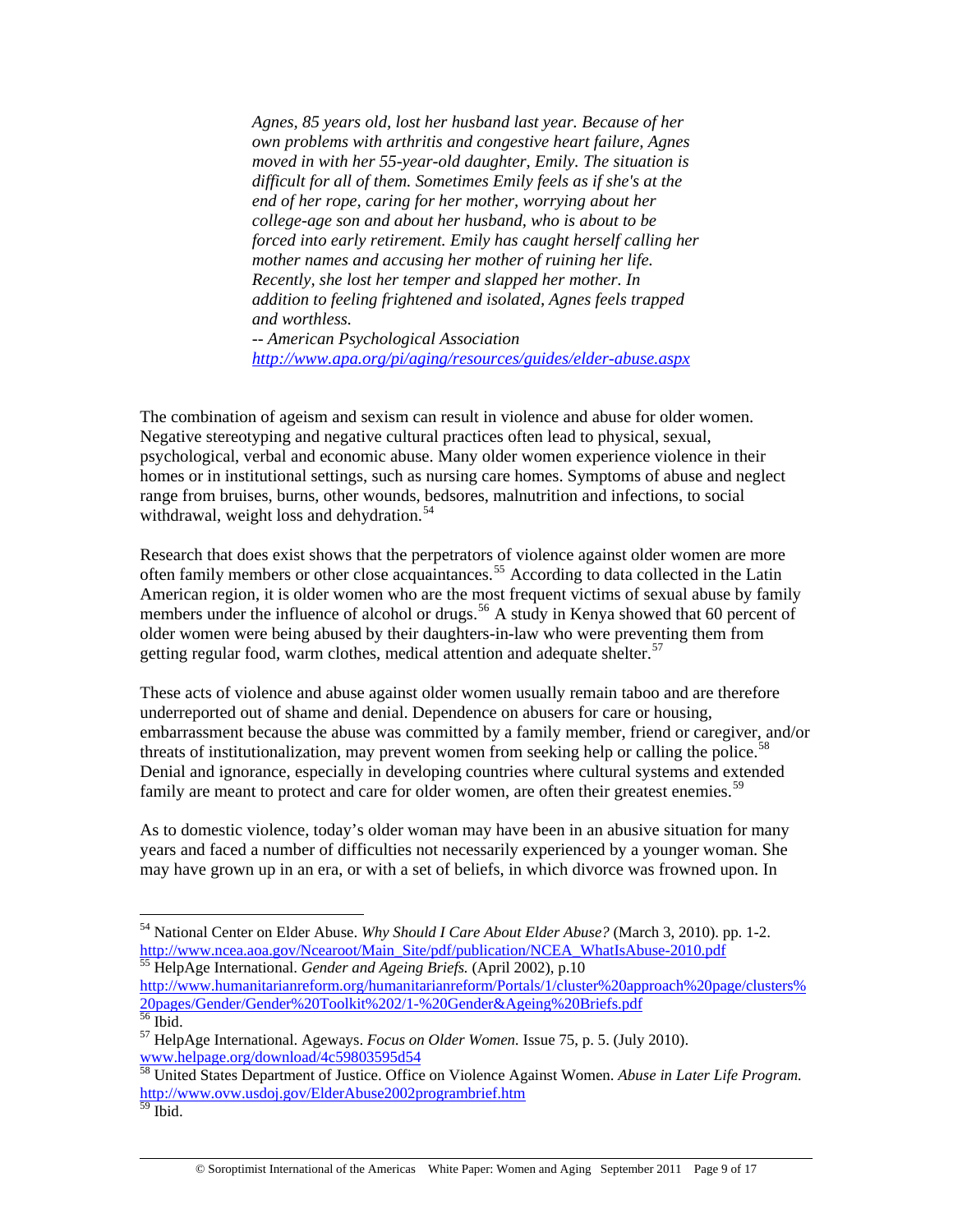addition, she may have no independent source of income, may be isolated from family members and friends, and may be resigned to a pattern of abusive behavior that has gone on for decades.<sup>[60](#page-9-0)</sup>

Marital status/relationships/social isolation

*"I think I'm still depressed. I don't think I've gotten over it after 20 years I still feel his presence. When I lost my husband I cried and cried even though I had a lot of support. People would talk to me, try to reason with me—still I just wanted to die. But then always my mind would come back to 'I have three sons who still need me. I can't just die.'" [65-year-old woman] -- Ourselves, Growing Older* 

Changes in marital status affect older women on many levels, especially with economic inequalities. While most cultures encourage men to remarry after losing a spouse—especially marrying a younger woman—widows experience a severe social stigma if they remarry.<sup>[61](#page-9-1)</sup> Worldwide, widows are a larger group than widowers and a greater proportion of women are widowed at older ages than men. Of the proportion of women aged 65 or more, widows constitute 75 percent in the Republic of Korea; 71 percent in Morocco; 70 percent in India; 61 percent in Japan; 59 percent in Hungary; 44 percent in Switzerland; 35 percent in Cuba; 32 percent in Haiti; and 15 percent in the United States, respectively.<sup>[62](#page-9-2)</sup> Overall, widowhood is increasing and most widows are more likely to be poorer.

Widows across the globe share two common experiences: a loss of social status and reduced economic circumstances. Even in developed countries, the generation of older widows, those over 60, may suffer a dramatic but subtle change in their social position.<sup>[63](#page-9-3)</sup> The relative poverty of older widows marginalizes them from mainstream society and increases their vulnerability to depression, ill health and violence. $64$ 

The experience of widowhood, however, varies according to the time of life in which it occurs.<sup>[65](#page-9-5)</sup> If a woman has lived with a partner happily for four or five decades and perhaps raised a family together, her grief may be tempered by an awareness of the good fortune they shared together. Yet, if a woman is in her 70s or 80s and in failing health, she may have less emotional and physical energy to rebuild her life as a single woman.<sup>[66](#page-9-6)</sup> However, widows who do not have living adult children or who live alone are considered to be particularly at risk for economic destitution,

<span id="page-9-0"></span><sup>60</sup> Rosalie S. Wolf. University of Massachusetts, Memorial Health Care. *Institute on Aging.* (2000). <http://www.musc.edu/vawprevention/research/olderbattered.shtml><br><sup>61</sup> United Nations Economic and Social Council. Forty-third Session Commission on the Status of Women.

<span id="page-9-1"></span>*Gender and ageing: problems, perceptions and policies.* March 1-12, 1999. [http://www.un.org/womenwatch/daw/csw/aging.htm 62](http://www.un.org/womenwatch/daw/csw/aging.htm) Ibid.

<span id="page-9-3"></span><span id="page-9-2"></span> $63$  United Nations Department for the Advancement of Women. Department of Economic and Social Affairs. Women 2000*. Widowhood: Invisible Women, Secluded or Excluded.*( December 2001), p. 5. [http://www.un.org/womenwatch/daw/public/wom\\_Dec%2001%20single%20pg.pdf](http://www.un.org/womenwatch/daw/public/wom_Dec%2001%20single%20pg.pdf) 64 Ibid

<span id="page-9-6"></span><span id="page-9-5"></span><span id="page-9-4"></span><sup>65</sup> Paula B. Doress-Worters and Diana Laskin Siegal, in cooperation with The Boston Women' Health Book Collective. *The New Ourselves, Growing Older*. Touchstone. (1994). p. 144. 66 Ibid.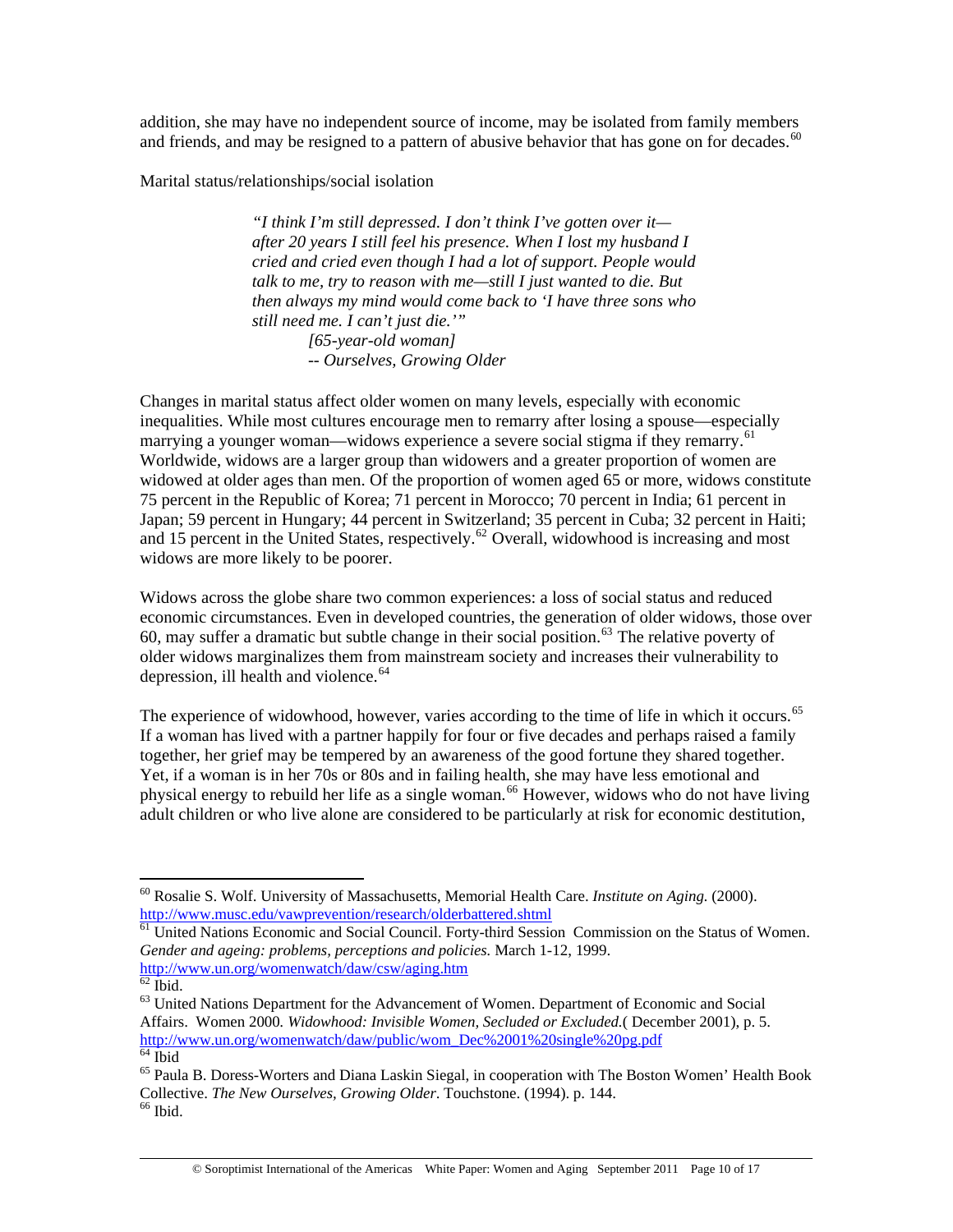social isolation, poor health and death. As such, the support system for older men and women differ. $67$ 

In addition, contrary to prevailing stereotypes, older women who have never married are found to be as embedded in relationships and social networks as women who were presently, or had been, married. For many older women, the world of work was an important source of friends, but in retirement, many go on to initiate new friendships with neighbors or members of organizations.<sup>[68](#page-10-1)</sup>

### **Caregiving**

Caregiving traditionally has been a woman's role. Women have always cared for dependent members of the family and community. Societal pressures and expectations have trained generation after generation of women to put others' needs before their own.<sup>[69](#page-10-2)</sup> All caregivers experience emotional, physical or economic stress and sometimes all three. All experience feelings of frustration and isolation. To add to these stresses, many women caregivers to their children, aging parents and other relatives are the only breadwinners in the family.<sup>[70](#page-10-3)</sup>

The typical image of caregiving and the elderly is one of an older person—usually a woman who is ill or infirm receiving care from a younger person. In many instances, this image is true However, older women are not only the recipients of care, but in many cases, they are the caregivers themselves.<sup>[71](#page-10-4)</sup> While both men and women provide informal caregiving, up to age 70 women are more likely to be caregivers and provide more hours of care, to provide more care over longer periods and to care for more than one person.<sup>[72](#page-10-5)</sup>

Caregiving exacts an exceptionally difficult toll on older women. Older women are in the workforce more than ever before, making it difficult for them to be caregivers. In addition, the geographic mobility of adult children and decreased family size has meant that older women are compelled to assume even greater caregiving responsibilities.<sup>[73](#page-10-6)</sup> This is especially evident in developing countries that are experiencing a strain on informal support systems. The elderly in general have relied heavily on their family for personal care and material support. Today, however, such support is under pressure from trends that include falling fertility rates (which means fewer children as caregivers); changing cultural norms; increasing longevity of the elderly; and migration of rural young people to cities and away from elderly relatives.<sup>[74](#page-10-7)</sup>

 $\overline{a}$ 

<span id="page-10-5"></span>72 U.S. Department of Health and Human Services. *Informal Caregiving: Compassion in Action.* (June

<span id="page-10-0"></span><sup>67</sup> Women's United Nations Report Network. *The Necessity of a Human Rights Approach and Effective United Nations Mechanism for the Human Rights of the Older Person.* January 25-29, 2010. [http://www.wunrn.com/news/2010/02\\_10/02\\_15\\_10/021510\\_ageing.htm](http://www.wunrn.com/news/2010/02_10/02_15_10/021510_ageing.htm) <sup>[68](http://www.wunrn.com/news/2010/02_10/02_15_10/021510_ageing.htm)</sup> Ibid.

<span id="page-10-2"></span><span id="page-10-1"></span><sup>69</sup> Heather Boushey. Economica: Women and the Global Economy. *The New Breadwinners. An Essay from The Shriver Report: A Women's Nation Changes Everything.*

<http://www.imow.org/economica/stories/viewStory?storyId=4744> 70 Ibid.

<span id="page-10-4"></span><span id="page-10-3"></span><sup>&</sup>lt;sup>71</sup> Victoria A. Velkoff and Valerie A. Lawson. U.S. Department of Commerce. Bureau of the Census. International Brief. *Gender and Aging.* (December 1998), p. 1. <http://www.census.gov/ipc/prod/ib-9803.pdf>

<span id="page-10-6"></span><sup>1998).</sup><http://aspe.hhs.gov/daltcp/reports/carebro2.pdf> 73 U.S. Department of Health and Human Services. Administration on Aging. *Older Women.* July 16, 2009. <http://www.aoa.gov/naic/may2000/factsheets/olderwomen.html>

<span id="page-10-7"></span><sup>74</sup> Tohiko Kaneda. Population Reference Bureau. *A Critical Window for Policymaking on Population Aging in Developing Countries.* (January 2006).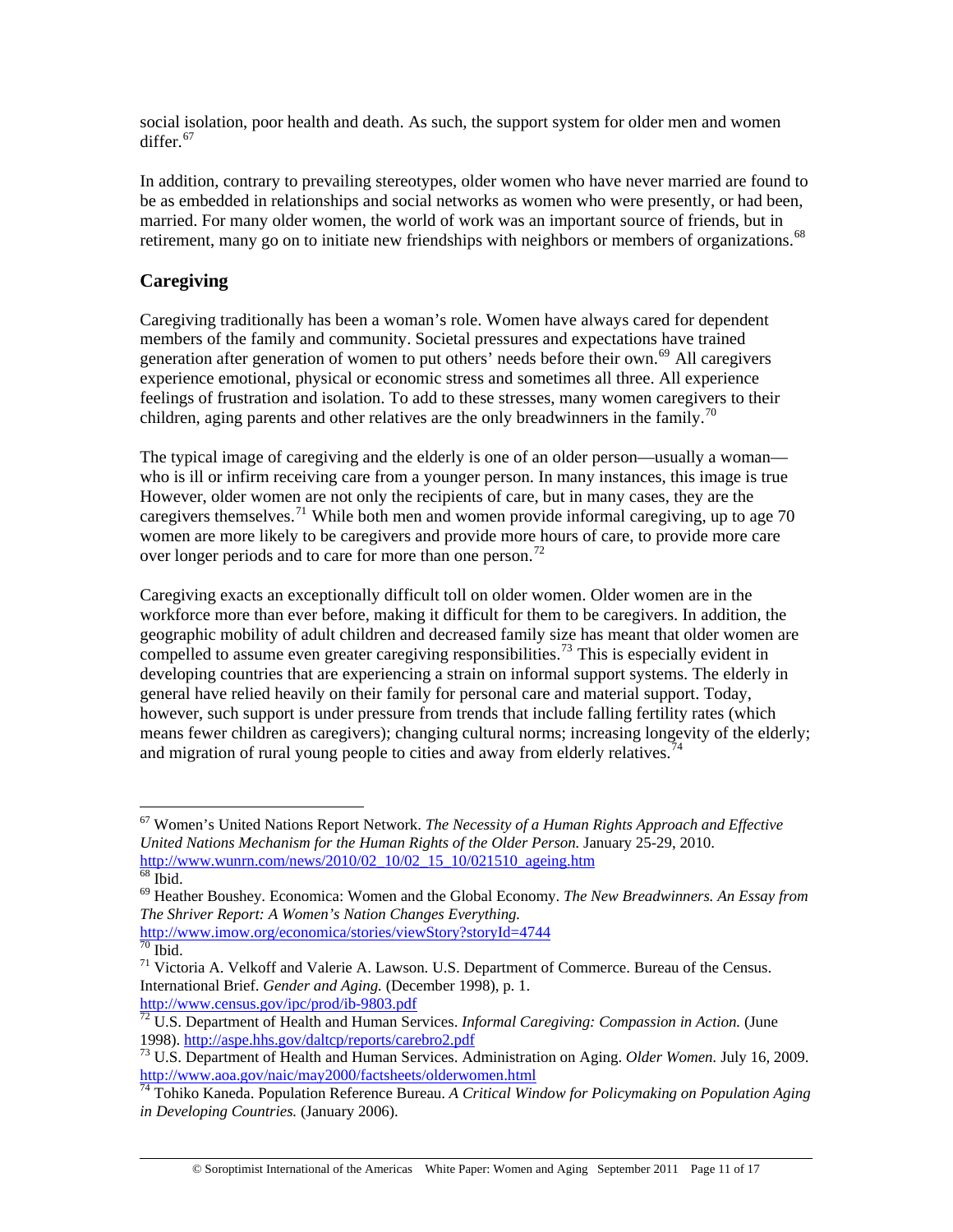In addition, in some countries, more and more older women are providing care to their grandchildren. This ranges from occasional babysitting to being a custodial grandparent. Various factors in the lives of their adult children, such as divorce, HIV/AIDS, drug abuse and child abuse, may have contributed to the increase in this type of caregiving, especially by older women.<sup>[75](#page-11-0)</sup> Many grandmothers in developed countries also provide day care for grandchildren so the grandchildren's parents can work. In addition, in some developing countries, such as sub-Saharan Africa, elderly widows also have the burden of caring for grandchildren orphaned by the HIV/AIDS crisis.

## **Housing**

Housing is an important issue for everyone and can be a critical one for older women. Beyond the need for a safe, comfortable and affordable place to live, having a sense of "home" is a vital part of her identity, security and community. While seven out of 10 older non-institutionalized persons live in a family setting, 80 percent of the more than 9 million older persons living alone are women. Many of these older women are at increased risk of becoming isolated and in need of community-based supportive services.<sup>[76](#page-11-1)</sup> The isolation experienced by many older women is exacerbated by their relative propensity to develop chronic ailments or to become disabled. Older women are also far more likely to be fearful of crime and to respond by restricting their activities outside their homes—removing themselves even further from available resources and assistance.<sup>[77](#page-11-2)</sup>

Living arrangements of the elderly differ greatly by country and culture, and obviously, have implications for caregiving. Living with a child or grandchild is the most common type of living arrangement among older persons in Latin America and the Caribbean, Asia and Africa, while in Europe and the United States, the most common arrangement is the couple-only household, followed by individuals living alone.<sup>[78](#page-11-3)</sup> In many Western developed countries, a substantial proportion of older women live alone. Older women are much more likely to live alone than are older men, in part because of the large differences in marital status between the sexes—older women are much more likely to be widowed than are older men, as stated earlier<sup>[79](#page-11-4)</sup>

[http://www.prb.org/Articles/2006/ACriticalWindowforPolicymakingonPopulationAginginDevelopingCoun](http://www.prb.org/Articles/2006/ACriticalWindowforPolicymakingonPopulationAginginDevelopingCountries.aspx?p=1) [tries.aspx?p=1](http://www.prb.org/Articles/2006/ACriticalWindowforPolicymakingonPopulationAginginDevelopingCountries.aspx?p=1)

<span id="page-11-0"></span> $\frac{75}{75}$  Victoria A. Velkoff and Valerie A. Lawson. U.S. Department of Commerce. Bureau of the Census. International Brief. *Gender and Aging*. (December 1998), p. 4.<br>http://www.census.gov/ipc/prod/ib-9803.pdf

<span id="page-11-1"></span><sup>&</sup>lt;sup>[76](http://www.census.gov/ipc/prod/ib-9803.pdf)</sup>U.S. Department of Health and Human Services. Administration on Aging. *Older Women*. July 16, 2009. [http://www.aoa.gov/naic/may2000/factsheets/olderwomen.html 77](http://www.aoa.gov/naic/may2000/factsheets/olderwomen.html) Ibid.

<span id="page-11-3"></span><span id="page-11-2"></span><sup>78</sup> United Nations. Department of Economic and Social Affairs. Population Division. *Living Arrangements of Older Persons Around the World.* (2005).

<span id="page-11-4"></span> $\frac{1}{79}$  AgingStats.gov. Federal Interagency Forum on Aging-Related Statistics. (2010). [http://www.aoa.gov/agingstatsdotnet/Main\\_Site/Data/2010\\_Documents/Population.aspx](http://www.aoa.gov/agingstatsdotnet/Main_Site/Data/2010_Documents/Population.aspx)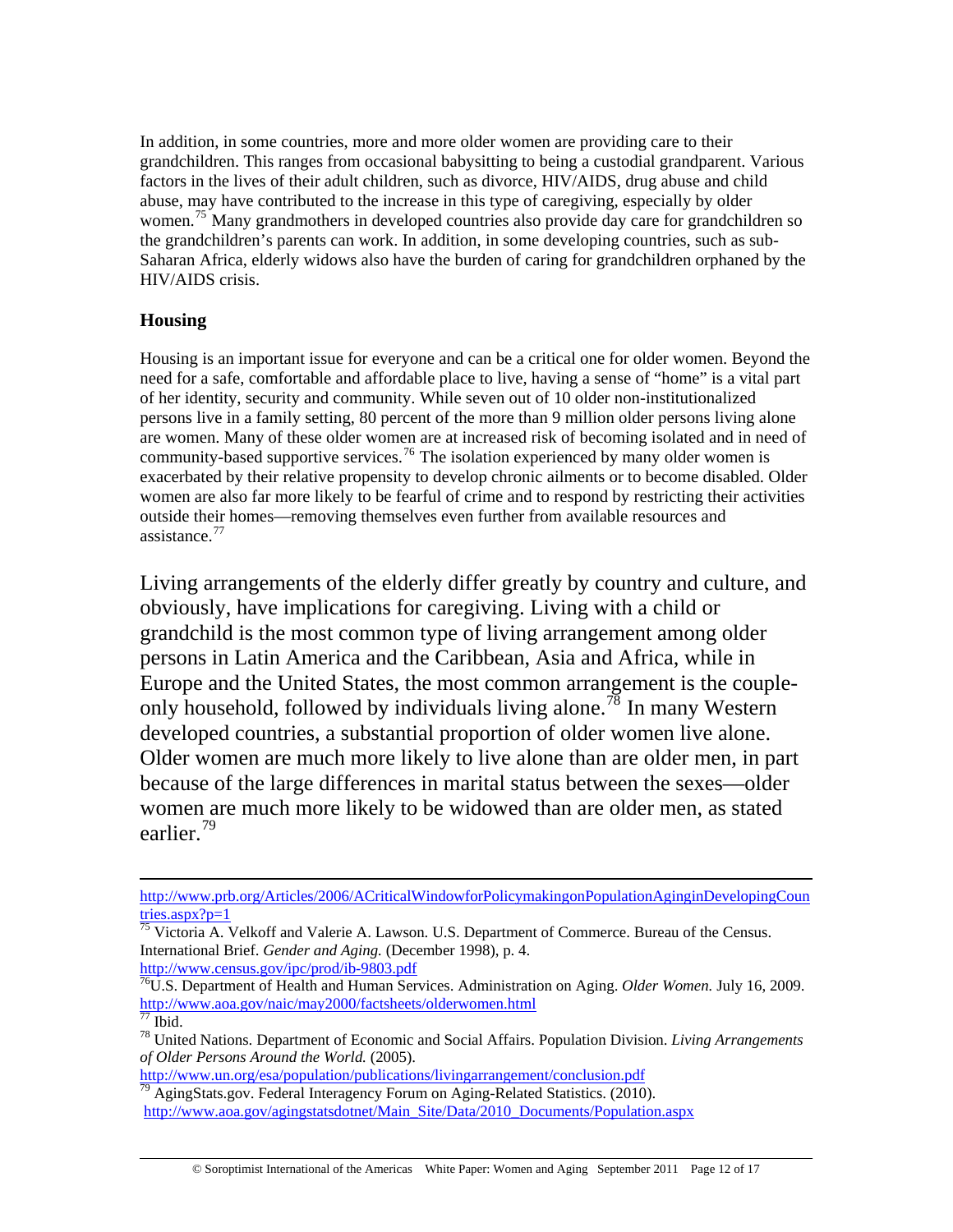In developing countries, a strong tradition of familial ties is often expressed in co-residency of older people and their adult children. Today, a concern is, that as countries become more developed, the family's role in support will decrease. However, recent surveys in several Asian countries found that the norm is still for older people to live with their children.<sup>[80](#page-12-0)</sup> Typically, the support is not uni-directional fro[m](#page-12-1) adult child to older parents, but rather, there are reciprocal exchanges. $81$ 

## *Strengths of Older Women*

There have been a number of movements in the West (the most noted being the Gray Panthers, American Association of Retired Persons, Age Concern, Help the Aged) largely since the 1960s that have sought to combat age discrimination in employment markets, the reversal of the mandatory retirement age, as well as ageist language and negative stereotypes in general. The images of positive and healthy aging people they seek to advance amount to a deconstruction of the image of old age as a necessary phase of bodily decline. $82$ 

When the late Maggie Kuhn, founder of the Gray Panthers, was introduced by then President Gerald Ford as a "young lady," she stood up and said, "Mr. President, I am not a young lady. I've lived a long time. I'm an old lady."<sup>[83](#page-12-3)</sup> Age is part of a woman's identity. Therefore, to deny it is to say to the deepest parts of women, as to the world, "I am unacceptable." Denial of age slowly erodes self-esteem.<sup>[84](#page-12-4)</sup> The Older Women's League consciously selected its name—despite objections from many who said "mature" would be more acceptable—to help women take a conscious stand on the age question, to come out of the closet on age, so to speak.<sup>[85](#page-12-5)</sup>

For many women, old age is not just about surviving, it's about flourishing. There is increasing evidence that most women feel a greater sense of fulfillment, self-actualization and reaching their peak as they grow older.<sup>[86](#page-12-6)</sup> For example, psychologist Abigail Stewart of the University of Michigan studied women who graduated from high school or college in the 1950s and 1960 and found that as they grew older they were more certain of their identity, with comments such as "I have a sense of being my own person" or "I feel a new level of productivity or effectiveness." Other comments were that women felt more confident in their power and felt they had the authority to do what they wanted. These women talked about having "come into their own and reaching a "level of maturity, confidence and competence that was not just satisfying but

<span id="page-12-0"></span><sup>80</sup> United Nations Department of Economic and Social Affairs/Population Division. *Living Arrangements of Older Persons Around the World.* (2005). pp. 41-44.

<span id="page-12-1"></span><http://www.un.org/esa/population/publications/livingarrangement/chapter2.pdf> 81 Ibid.

<span id="page-12-2"></span><sup>82</sup> Aging and Longevity. *Ageism in America.* (November 19, 2009).

<http://aginglongevity.com/aging-news/ageism-america-agism-discrimination-elderly-people> <sup>83</sup> Paula B. Doress-Worters and Diana Laskin Siegal, in cooperation with The Boston Women' Health Book

<span id="page-12-3"></span>Collective. *The New Ourselves, Growing Older*. Touchstone. (1994). p. 428. <sup>84</sup> Ibid.

<span id="page-12-5"></span><span id="page-12-4"></span> $85$  Ibid.

<span id="page-12-6"></span><sup>86</sup> Susan Nolen-Hoeksema. Psychology Today. *Could aging be good for women?* January 12, 2010. <http://www.psychologytoday.com/blog/the-power-women/201001/could-aging-be-good-women>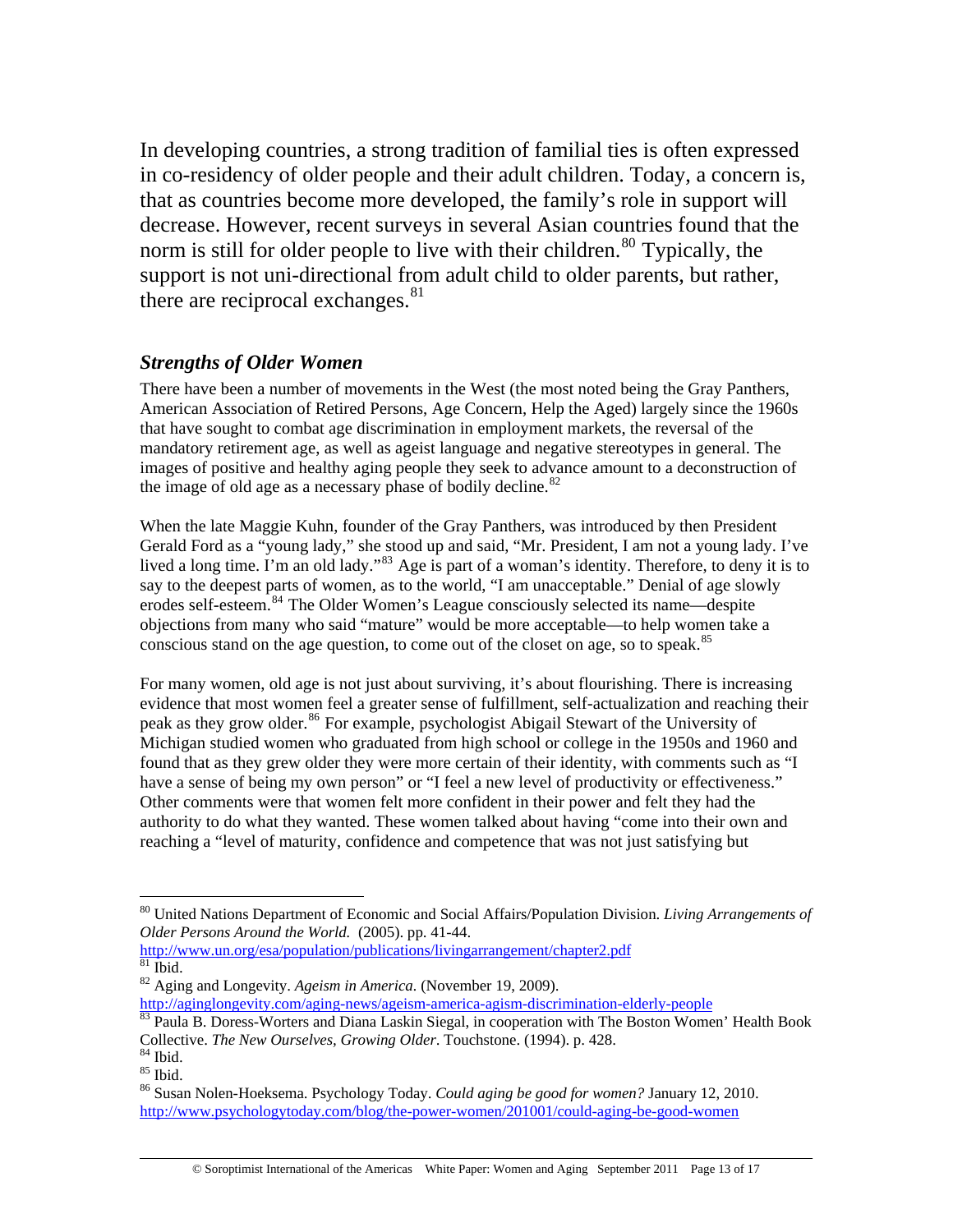exhilarating."<sup>[87](#page-13-0)</sup> Despite many older women's inner sense of "coming into their own," society still has not recognized their rights on many levels.

## *Protection of Human Rights*

Today, research recognizes the life cycle approach to the needs and intrinsic human rights of women's lives – including childhood, adolescence, adulthood and old age. While these rights are often written about, discussed and are on the agendas of international and national platforms and documents, the reality is that women's rights are, for the most part, denied. In particular, in many countries, age discrimination continues to be accepted at the individual, institutional and policy levels. Few countries have legislation prohibiting discrimination based on age.<sup>[88](#page-13-1)</sup>

Much more needs to be done to ensure that older women are afforded the basic human rights to which we are all entitled. Simultaneously, women need to be valued and recognized for their essential contributions to society in their roles as fundraisers, mentors, confidants, volunteers, historians, caregivers, grandparents and great grandparents.

The Convention on the Elimination of All Forms of Discrimination Against Women (CEDAW) Committee recognized that age is one of the grounds on which women suffer discrimination, and at the  $42<sup>nd</sup>$  session, took a revolutionary approach in adopting a General Recommendation (GR) on older women and protection of their human rights.<sup>[89](#page-13-2)</sup> The GR outlines how the articles in CEDAW apply to older women, what obligations governments have to protect, respect and fulfill those rights and will help improve the protection of older women's rights in the 186 countries that have ratified CEDAW.<sup>[90](#page-13-3)</sup> Governments that have ratified the convention have been asked to provide more information on older women in their reports on how they are implementing the Convention.<sup>[91](#page-13-4)</sup> The committee also stated that opportunities need to be created for older women so they can participate in the decision-making process in the fields of political, social and cultural affairs without discrimination and on the basis of equality.  $92$ 

In addition, the Madrid International Plan of Action on Ageing (MIPAA) was endorsed by the UN General Assembly in 2002.<sup>[93](#page-13-6)</sup> The plan has a strong gender perspective, recognizing that women and men experience old age differently and, as such, provides a clear framework for realizing the rights of older women. A statement was adopted to the effect that "special attention

 $\overline{a}$ 87 Ibid.

<span id="page-13-1"></span><span id="page-13-0"></span><sup>88</sup> CEDAW Knowledge Resource. Session 47. General Recommendation Number 27. *Older Women and the Protection of Their Human Rights.* October 4-22, 2010. <http://www.iwraw-ap.org/convention/details27.htm>

<span id="page-13-2"></span><sup>89</sup> Ferdous Ara Begum, Member, UN CEDAW Committee. *Ageing, Discrimination and Older Women's Human Rights from the Perspectives of CEDAW Convention.* p. 2. <http://www.globalaging.org/agingwatch/cedaw/cedaw.pdf>

<span id="page-13-3"></span><sup>&</sup>lt;sup>90</sup> HelpAge International. *CEDAW adopts general recommendation on the rights of older women.* October 28, 2010.

[http://www.helpage.org/newsroom/latest-news/cedaw-adopts-general-recommendation-on-the-rights-of](http://www.helpage.org/newsroom/latest-news/cedaw-adopts-general-recommendation-on-the-rights-of-older-women-/)[older-women-/](http://www.helpage.org/newsroom/latest-news/cedaw-adopts-general-recommendation-on-the-rights-of-older-women-/)

 $91$  Ibid.

<span id="page-13-5"></span><span id="page-13-4"></span><sup>92</sup> Ferdous Ara Begum, Member, UN CEDAW Committee. *Ageing, Discrimination and Older Women's Human Rights from the Perspectives of CEDAW Convention.* p. 13. <http://www.globalaging.org/agingwatch/cedaw/cedaw.pdf>

<span id="page-13-6"></span><sup>&</sup>lt;sup>93</sup> HelpAge International. *NGO Thematic Shadow Report on Older Women's Rights in Bolivia. Submitted* to the  $40<sup>th</sup>$  session on the Committee on the Elimination of All Forms of Discrimination Against Women (November 2007), p. 5.<http://www2.ohchr.org/english/bodies/cedaw/docs/ngos/HelpAgebolivia.pdf>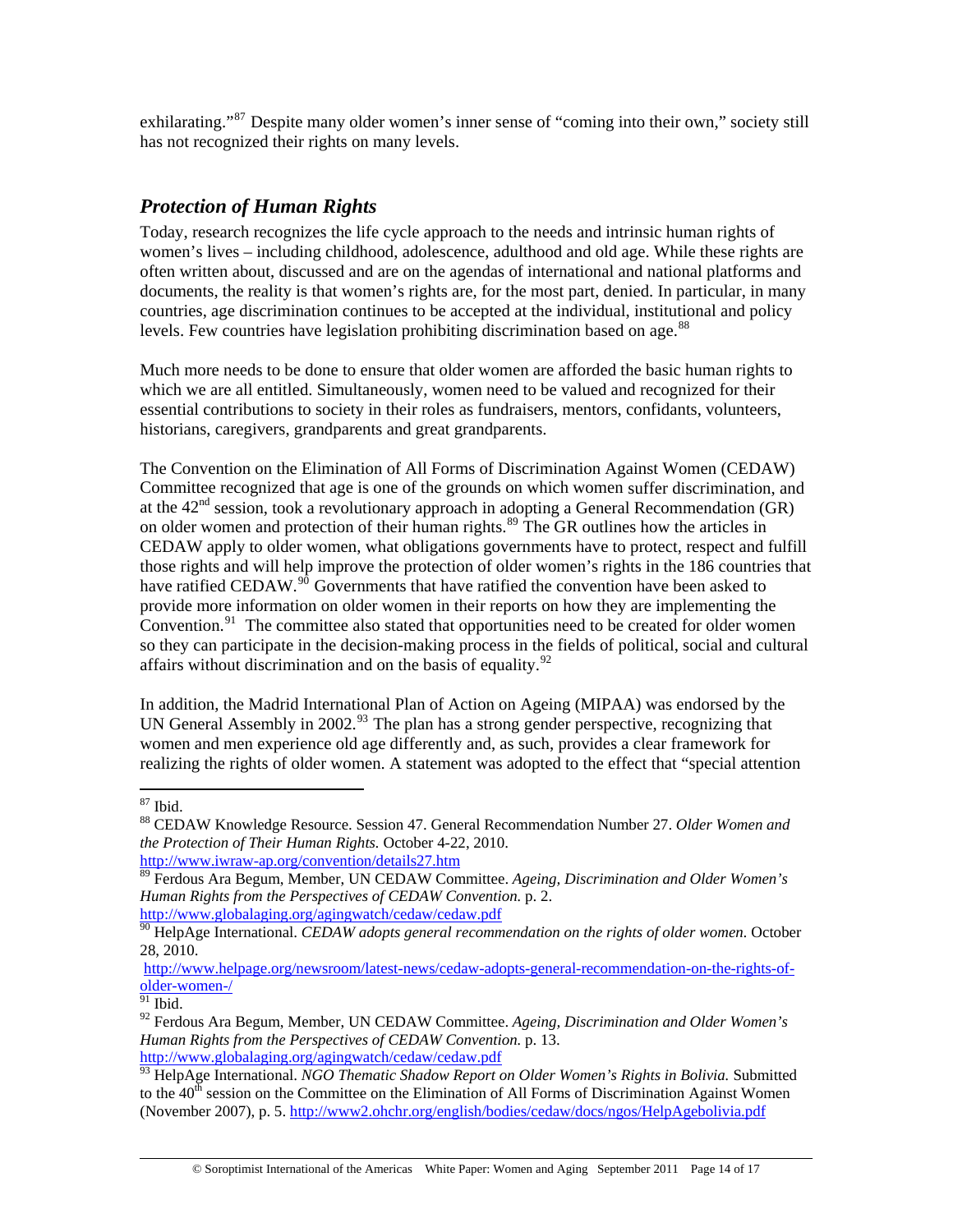be focused on the special needs of older women" with the recommendation that the physical, financial and emotional needs of older women should be addressed and women's access to health care be improved.<sup>[94](#page-14-0)</sup> For example, in Ghana many people, like many Africans, genuinely fear witches – old women who they believe are capable of causing calamities and misfortunes, from infertility to drought and death. These elderly women are often abandoned and stigmatized and live in "witches camps." As one of the country participants of the Madrid Plan, Ghana initiated a program to support these women with money, food, clothing, as well as micro-finance schemes to help them survive.  $95$ 

Furthermore, in 2007, the World Health Organization (WHO) published "Women, Aging and Health: A Framework for Action" in which they identified non-governmental organizations as having a "key role in advocating and enabling policy and practice changes" for older women.<sup>[96](#page-14-2)</sup> According to WHO, these policy and practice changes must be made "in order to reduce the inequities women experience based on race, class and geography and to improve older women's access to a continuum of quality of care that is both age, and gender responsive."<sup>[97](#page-14-3)</sup> The report also indicates that NGOs must also help older women to build the knowledge and skills necessary to act on their own interests. A central theme of the document was the importance of engaging elder women with the skills and tools needed to participate in policy creation as advocates, lobbyists or legislative leaders.

As such, community building was recognized as a key area identified as critical for elderly women. On a small scale, this would involve developing conversations among groups of older women, including those more isolated. Aging women identified friendship, social interaction and networking as crucial. The resulting exchange of views and ideas would help ensure that elder women define their own needs, determine how best to meet their needs and empower them to organize to press for policies and programs that are responsive to local concerns and cultural norms.<sup>[98](#page-14-4)</sup> Older women themselves hold the key to addressing many of the grim realities facing our aging population today.

## **Conclusion**

Despite the information available today regarding the needs of current and future aging women, societies and countries still do not have the necessary tools in place to provide them a healthy quality of life on many levels. As

<span id="page-14-0"></span> $\overline{a}$ 94 Ferdous Ara Begum, Member, UN CEDAW Committee. *Ageing, Discrimination and Older Women's Human Rights from the Perspectives of CEDAW Convention.* p. 3. <http://www.globalaging.org/agingwatch/cedaw/cedaw.pdf>

<span id="page-14-1"></span><sup>&</sup>lt;sup>95</sup> Ghana Country Report on the Implementation of the Madrid International Plan of Action on Ageing. (August 2007), p. 12. [http://www.pfcmc.com/ageing/documents/review\\_map/GHANA.pdf](http://www.pfcmc.com/ageing/documents/review_map/GHANA.pdf) 96 World Health Organization. *Women, Ageing and Health: A Framework for Action.* (2007). p. 44.

<span id="page-14-2"></span>[http://www.unfpa.org/webdav/site/global/shared/documents/publications/2007/women\\_ageing.pdf](http://www.unfpa.org/webdav/site/global/shared/documents/publications/2007/women_ageing.pdf) Tbid, p. 45.

<span id="page-14-4"></span><span id="page-14-3"></span><sup>98</sup> Ibid.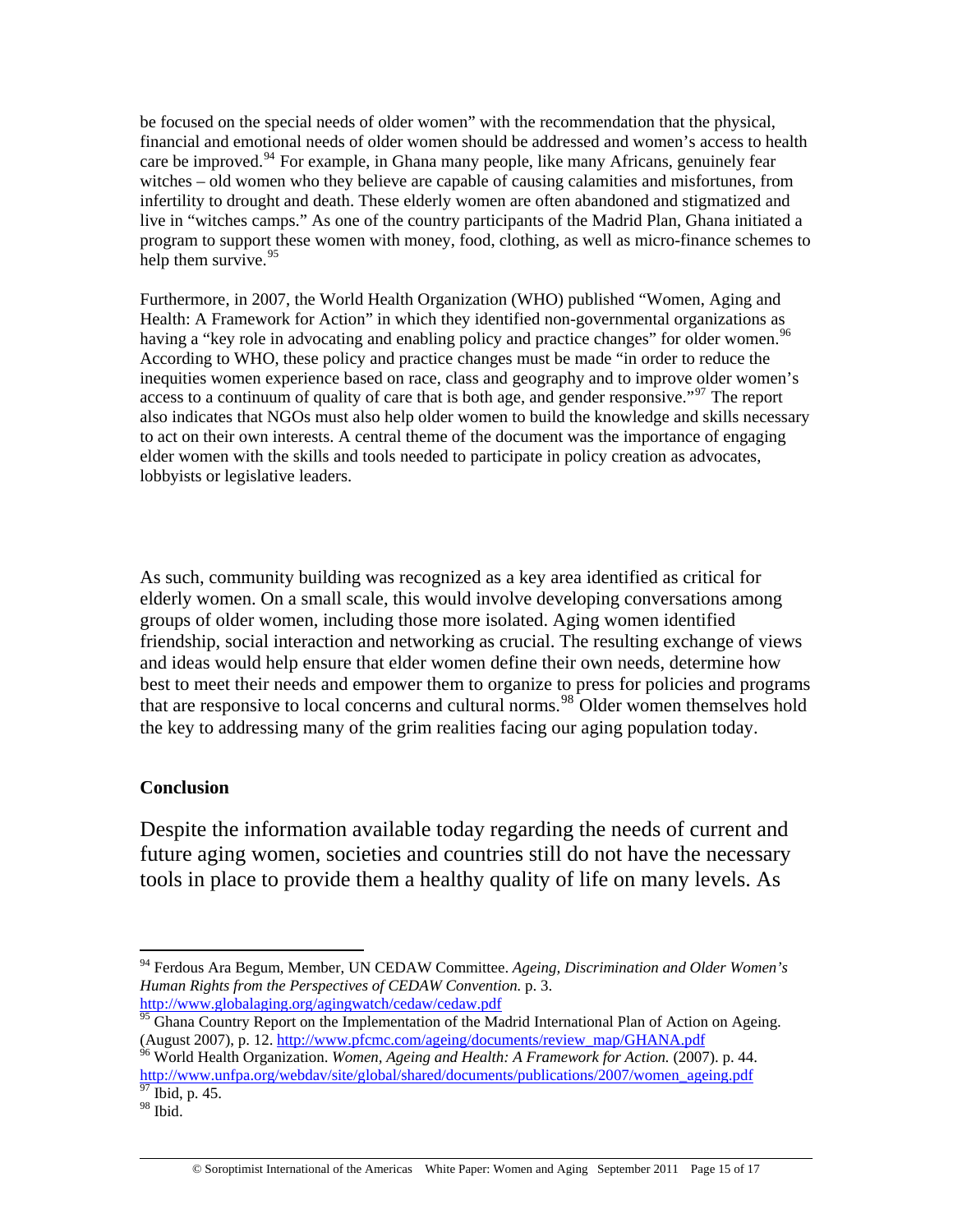such, efforts must be made in investing in improving older women's health and social status in all countries, especially in the least developed nations.

Societies must empower women of all ages (young and old) in all areas of life, and governments must place their needs as one of their highest policy, program and funding priorities.

In addition, elimination of all forms of discrimination against older women can only be achieved by fully respecting and protecting their dignity, right to integrity and self-determination.

As these efforts go forward, it is also important to note that as women age, they are acutely aware of a new standing in the world. In developed nations, they are more confident, more financially independent, healthier, more involved in society, more outspoken and more socially engaged than when they were younger.<sup>[99](#page-15-0)</sup> Older women in developing nations, however, because of poverty and patriarchal societies, still struggle to take their rightful places in society, and while their contributions remain significant, many of them have remained invisible to the policy makers of both developed and developing nations.<sup>[100](#page-15-1)</sup> Again, it must be noted that while their contributions are significant, women at all ages are entitled to their basic human rights, no matter their contributions to society or the world.

Ultimately, the present road to aging, especially for women, is a rocky one. But the old, and soon-to-be-old, can change that in this lifetime. It is up to men and women, working together, to develop new ways of providing mutual help in communities and working together to assure that public policies do not neglect the needs of the aged, especially women. The world must reject the demeaning images of older women and the exclusion of older women from policymaking. And finally, women themselves must proudly claim their age and experience and define their rights to lead lives of dignity, activity and involvement in communities.<sup>[101](#page-15-2)</sup> This includes decent health care and housing; and income sufficient to enjoy, rather than simply to endure

<span id="page-15-0"></span><sup>99</sup> Dove. *Beauty Comes of Age: Findings of the 2006 Dove global study on aging, beauty and well-being.*  September 2006. p. 11.<br>http://www.campaignforrealbeauty.com/DoveBeautyWhitePaper.pdf

<span id="page-15-1"></span> $\frac{100}{100}$  United Nations Economic and Social Council. Forty-third Session Commission on the Status of Women. *Gender and ageing: problems, perceptions and policies*. March 1-12, 1999.<br>http://www.un.org/womenwatch/daw/csw/aging.htm

<span id="page-15-2"></span><sup>&</sup>lt;sup>101</sup>Paula B. Doress-Worters and Diana Laskin Siegal, in cooperation with The Boston Women' Health Book Collective. *The New Ourselves, Growing Older*. Touchstone. (1994) p. 439.